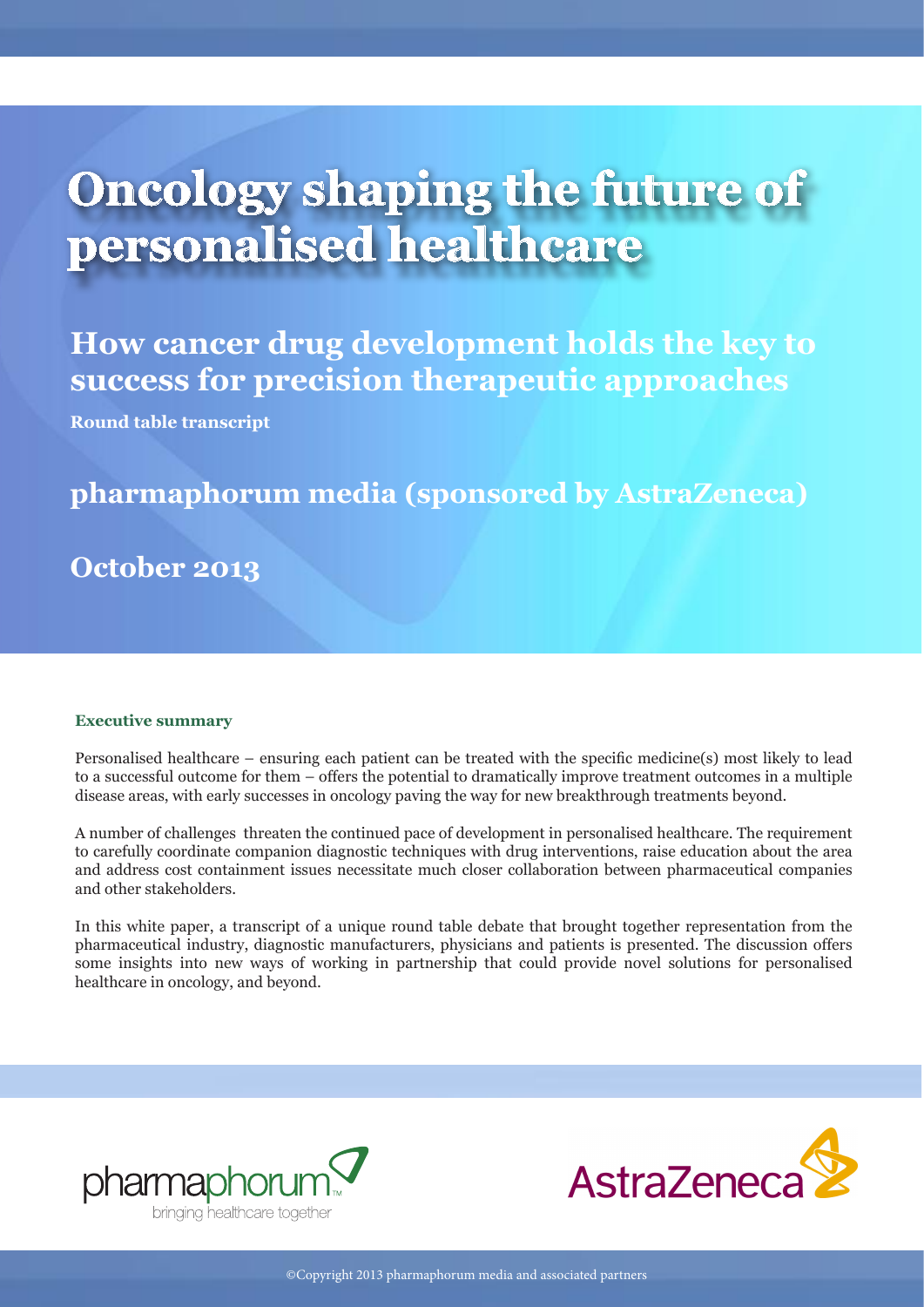# **Contents**

| Forward                                                                                           | Page 3  |
|---------------------------------------------------------------------------------------------------|---------|
| Expert round table panellists                                                                     | Page 4  |
| Introduction and part one: What<br>has personalised healthcare already<br>achieved in oncology?   | Page 7  |
| Part two: How do we effectively<br>implement personalised healthcare<br>in practice?              | Page 12 |
| Part three: What is the role for<br>pharma in bringing personalised<br>healthcare to the patient? | Page 15 |
| Part four: What is the future of<br>personalised healthcare?                                      | Page 19 |
| About the organisers                                                                              | Page 24 |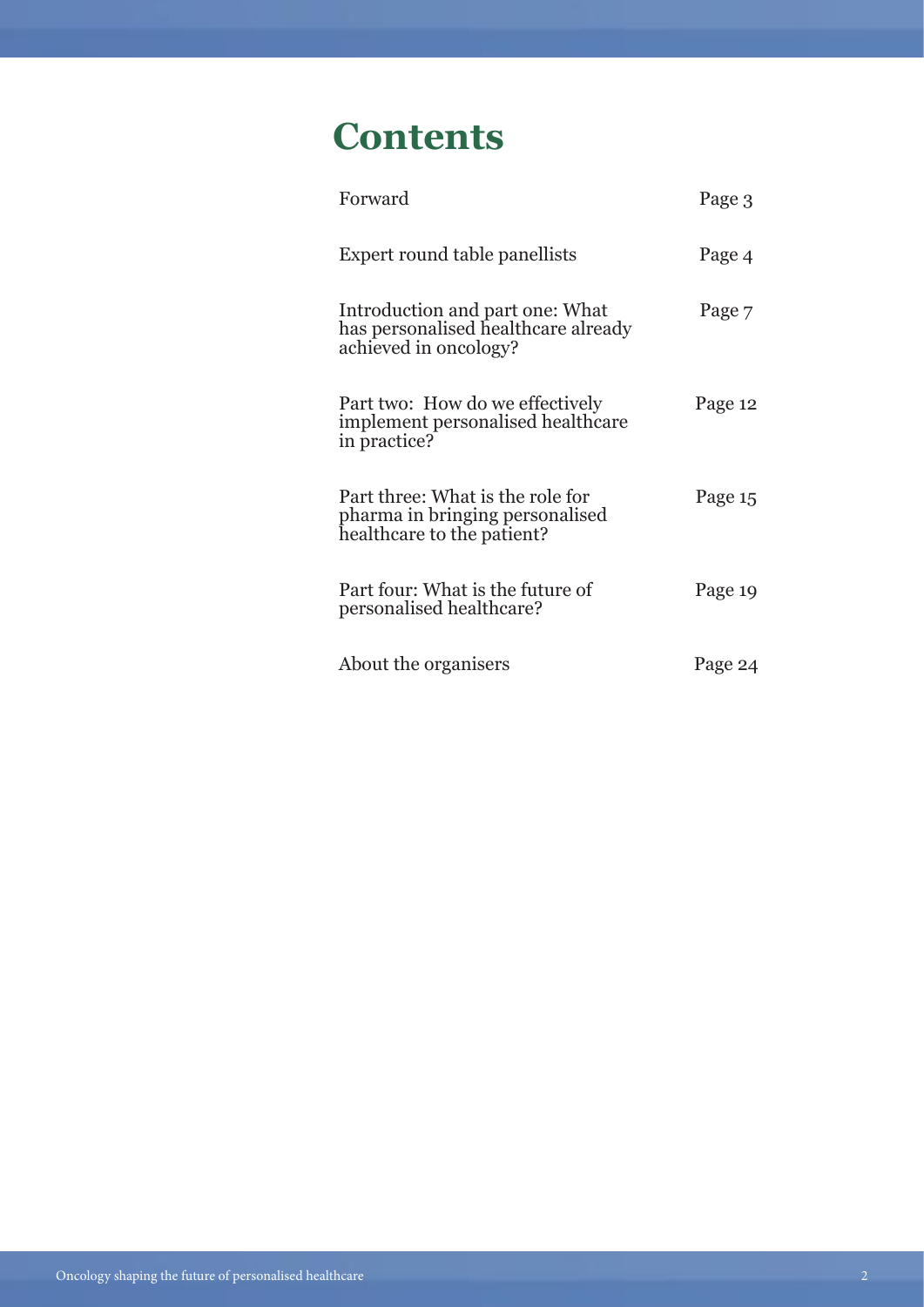# **Forward**

Personalised healthcare – ensuring each patient can be treated with the specific medicine(s) most likely to lead to a successful outcome for them – has been a welcome addition to the disease management armoury of physicians since the turn of the century. Without doubt, the development of novel anticancer agents has led the way in this area, with early success stories such as Herceptin (trastuzumab), for the treatment of advanced breast cancer, showing the impact that these highly targeted approaches can have for patients.

However, personalised healthcare has also met with a number of challenges that have limited the pace of its application in oncology and other areas. These include the requirement for accurate companion diagnostics to sit alongside personalised medicines during development and commercialisation, a need for broader education across all healthcare stakeholders and market access restrictions driven by spiralling research costs married with a focus on cost containment from governments globally.

The solutions cannot come from any single stakeholder, but from getting all key stakeholders to discuss the challenges and initiate long-term broader collaboration to address them. With this in mind, AstraZeneca and pharmaphorum media convened a round table, with the aims of:

- Unifying representation from the pharmaceutical industry, diagnostics, physicians and the patient to share experiences.
- Identify potential new ways of collaboration and discuss a vision for the future of successful personalised healthcare.
- Stimulate much broader debate and partnership through filming the discussion and disseminating the outputs through multiple media.
- This white paper represents the transcript from this round table, which sought to address four major questions:
- What has personalised healthcare already achieved in oncology?
- How do we effectively implement personalised healthcare in practice?
- What is the role for pharma in bringing personalised healthcare to the patient?
- What is the future of personalised healthcare?

Filmed in July 2013, the discussion occupied a full day, with the output here representing the published section of a broader debate that continued either side of recording and via individual discussions between the expert participants. To view all media relating to this round table, including the video outputs, please visit:

**[http://www.pharmaphorum.com/articles/oncology-shaping-the](http://www.pharmaphorum.com/articles/oncology-shaping-the-future-of-personalised-healthcare-media-hub)[future-of-personalised-healthcare-media-hub](http://www.pharmaphorum.com/articles/oncology-shaping-the-future-of-personalised-healthcare-media-hub)**

We hope you enjoy the insight offered by this debate and that it triggers further thoughts of your own around how new ways to collaborate can advance personalised healthcare in oncology, and beyond.

Partnership between the pharmaceutical industry and other healthcare stakeholders is important for success here; it is absolutely vital for patients.

Ruth March VP and Head of Personalised Healthcare & Biomarkers, AstraZeneca

Paul Tunnah CEO, pharmaphorum media

*The solutions cannot come from any single stakeholder, but from getting all key stakeholders to discuss the challenges and initiate longterm broader collaboration* 

**Ruth March and Paul Tunnah**

October 2013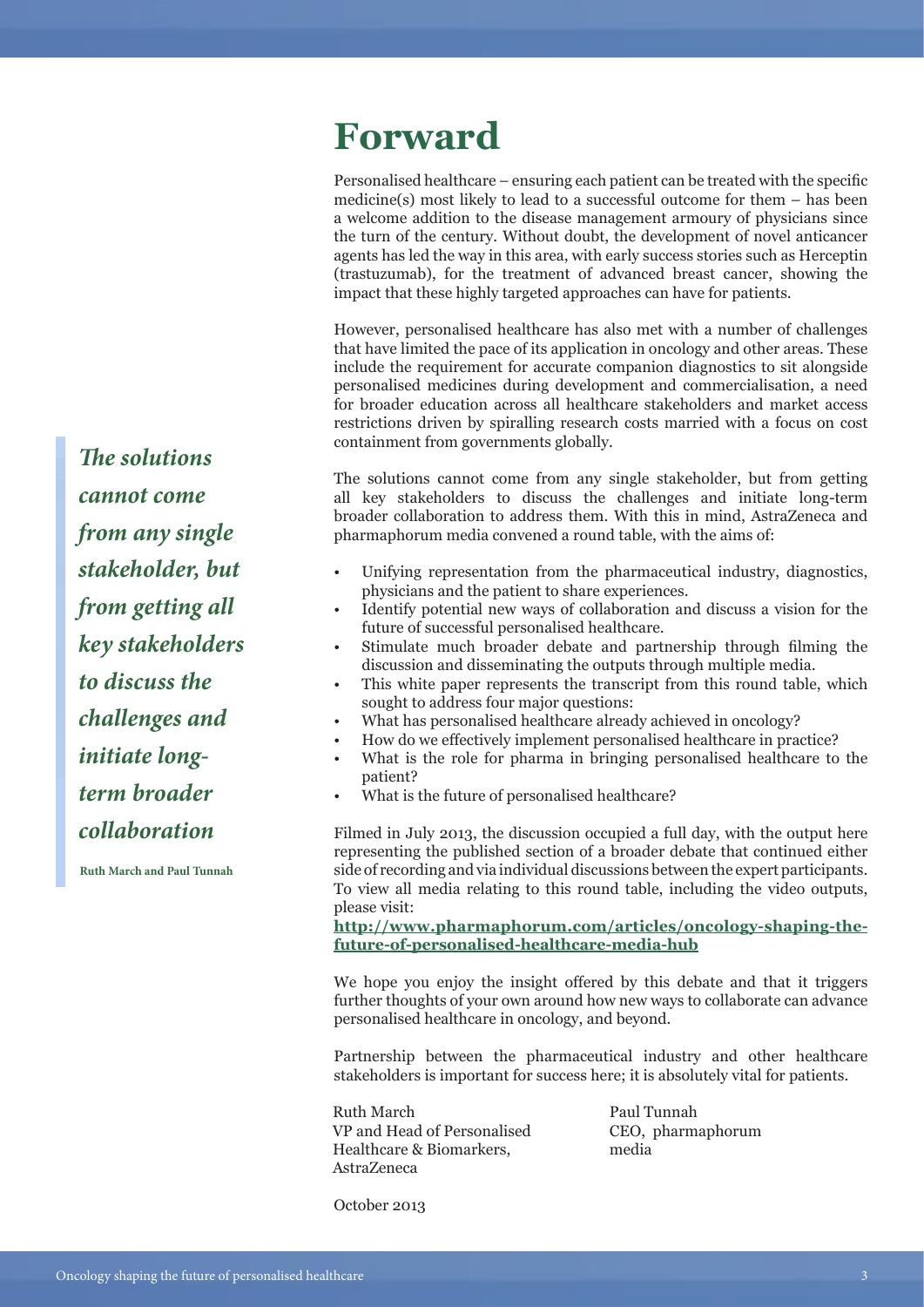# **Expert round table panellists**

The following expert participants came together to ensure that the debate could cover multiple angles relating to personalised healthcare – the pharmaceutical industry, clinicians, diagnostics manufacturers and, of course, the patient. The discussion was moderated by pharmaphorum's Paul Tunnah.

#### **Ruth March**

VP and Head of Personalised Healthcare & Biomarkers AstraZeneca

Ruth March is VP and Head of Personalised Healthcare & Biomarkers at AstraZeneca. This function includes over 100 experts in diagnostic and biomarker science. The function works with teams in all therapy areas and phases of development to select the right patients for treatment, increase success rates and deliver life-changing medicines to patients.

Ruth has more than ten years' experience in the field of Personalised Healthcare. She has been instrumental in driving over 80% of AstraZeneca's drug projects to adopt Personalised Healthcare approaches. Previous to this Ruth spent ten years in immunology and genetics research at the Universities of London, Oxford and Brunel.

Ruth has published extensively in the field of pharmacogenetics and Personalised Healthcare, has eight granted biomarker patents and is a member of several expert advisory boards.

To read more about Ruth and her thoughts on personalised medicine please visit: **[www.labtalk.astrazeneca.com/author/ruth-march/](http://www.labtalk.astrazeneca.com/author/ruth-march/)**

#### **Professor Malcolm Ranson**

Professor of Medical Oncology and Pharmacology University of Manchester and Christie Hospital NHS Foundation Trust

Malcolm Ranson is Professor of Medical Oncology and Pharmacology at the University of Manchester and has been an Honorary Consultant at the Christie Hospital since 1995. He leads a team of clinical researchers at the Christie Hospital conducting Phase I clinical trials focused on apoptosis, cell signalling and biomarker development. His clinical work is closely aligned with the translational biomarker work of Professor Caroline Dive and the Clinical and Experimental Pharmacology group based in the Paterson Institute. He instigated and led development of the Early Phase Trials Unit at the Christie Hospital in Manchester which opened in 2003 and was its Clinical Director for 10 years. The Oak Road Treatment Centre is one of the largest early phase clinical research units in Europe and draws upon a large patient population and is part of the Manchester Cancer Research Centre.

Malcolm is the joint centre lead for the Manchester Experimental Cancer Medicine Centre, funded by Cancer Research UK and the Department of Health to support and develop translational cancer research locally and nationally.

For more information about his work please visit the following pages: **[www.manchester.ac.uk/research/malcolm.ranson/](http://www.manchester.ac.uk/research/malcolm.ranson/)**

**[www.christie.nhs.uk/research-division/research-facilities-and](http://www.christie.nhs.uk/research-division/research-facilities-and-infrastructure/clinical-trials-unit-%28ctu%29.aspx)[infrastructure/clinical-trials-unit-\(ctu\).aspx](http://www.christie.nhs.uk/research-division/research-facilities-and-infrastructure/clinical-trials-unit-%28ctu%29.aspx)**



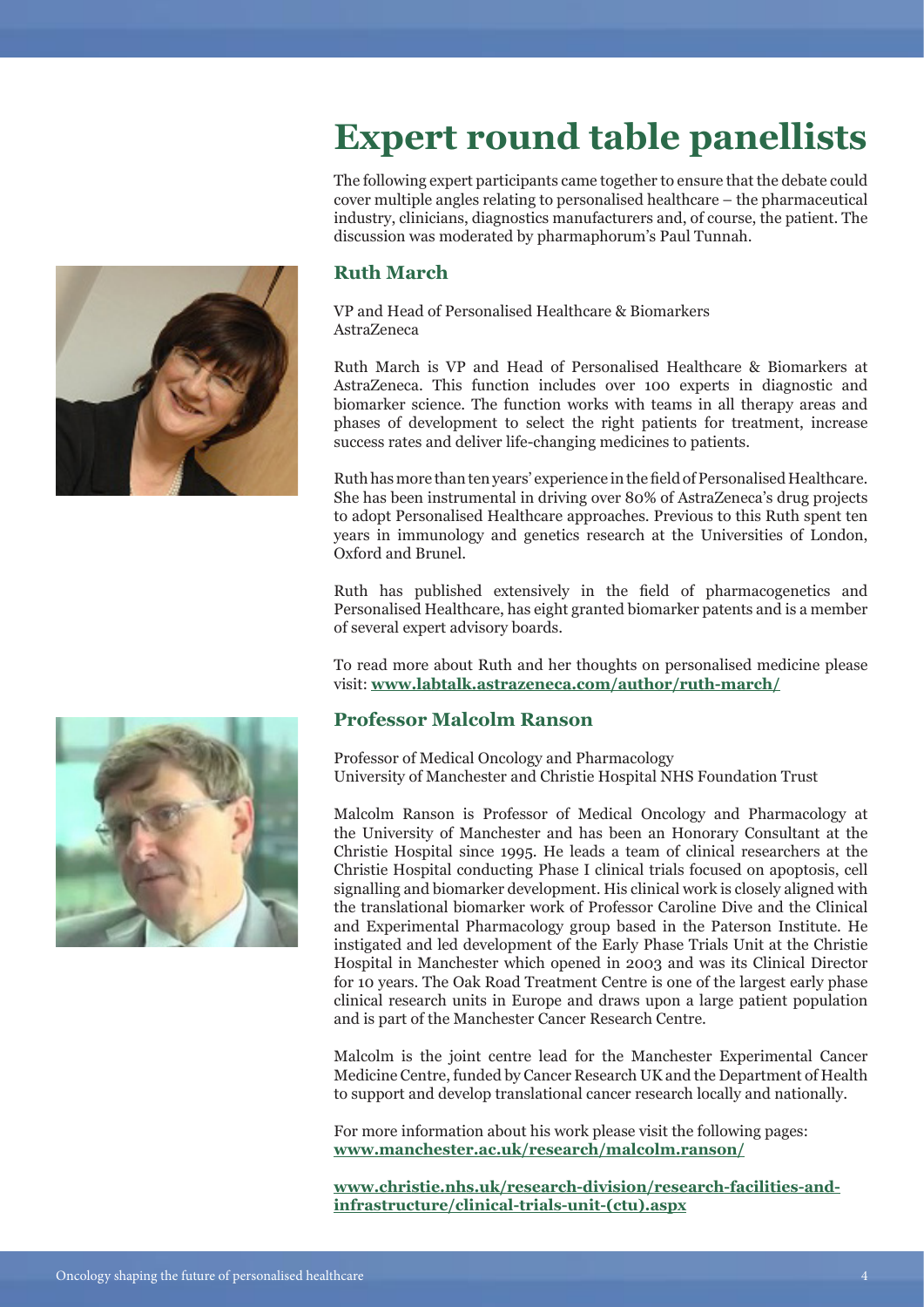

#### **Richard Stephens**

Chair of the Consumer Liaison Group National Cancer Research Institute

Richard is a survivor of two cancers and a heart emergency. He has participated in five clinical trials, nearly a dozen other research studies, and currently serves on three trial management or steering groups delivering or monitoring particular research studies. As a patient advocate and representative in health and medical research, his formal roles including chairing NCRI's Consumer Liaison Group, and he sits on several other national and regional committees and bodies, including NIHR, NCIN, RfPB, HTA and MRC CTU.

The Consumer Liaison Group brings together individuals with personal experiences of cancer including patients, carers and relatives as well as representatives of cancer support organisations, researchers and other professionals with an interest in consumer involvement in cancer research as part of their roles. CLG members improve the quality and value of cancer research through consumer involvement and by working with other organisations helps to raise public awareness of clinical research and cancer research in particular. The group acts as a focal point for discussion, advice and feedback to the NCRI, NIHR and wider stakeholders on cancer research issues affecting consumers.

Richard is one of the consumers who designed and introduced the questions on research awareness and participation for the National Cancer Patient Experience Survey, and as CLG Chair he is leading a new partnership with AstraZeneca to set up a Patient Forum, to bring patients and the company's researchers together to discuss trial design and recruitment methods.

For more information about Richard's work with the Consumer Liaison Group please visit: **[http://ncrndev.org.uk/index.php?option=com\\_](http://ncrndev.org.uk/index.php%3Foption%3Dcom_content%26task%3Dview%26id%3D68%26Itemid%3D115) [content&task=view&id=68&Itemid=115](http://ncrndev.org.uk/index.php%3Foption%3Dcom_content%26task%3Dview%26id%3D68%26Itemid%3D115)**

#### **Mya Thomae**

Founder and CEO Myraqa, Inc.

Myraqa is the leading IVD regulatory consulting firm. Founded in 1998 as a solo practice, Myraqa has grown to include leading experts in Regulatory, Quality, Clinical, Biostatistics, and Development.

Myraqa serves a wide range of clients, including established players up & comers and even stealth start-ups. Myraqa has worked on a full range of IVD applications in the US and EU, including PMAs, pre-Subs, IDEs, 510(k)s, de novo 510(k)s, and EU technical files.

Mya Thomae has almost 20 years of experience with regulatory and quality, much of it as a consultant and later as founder of Myraqa, Inc. Prior to becoming a consultant, Mya learned the ropes at Chiron and OraSure. Mya has been involved in numerous successful applications before FDA for clients in the US, Canada and EU. She worked with FDA to develop the special controls document and regulation for microarray devices and helped establish the precedent for parallel 510(k) submissions. Mya received a Commissioner's Special Citation at the 2009 FDA Honor Awards in recognition of her work to clear the ABI 7500 Fast Dx.

For more information about Myraqa please visit the following page: **[www.myraqa.com](http://www.myraqa.com)**

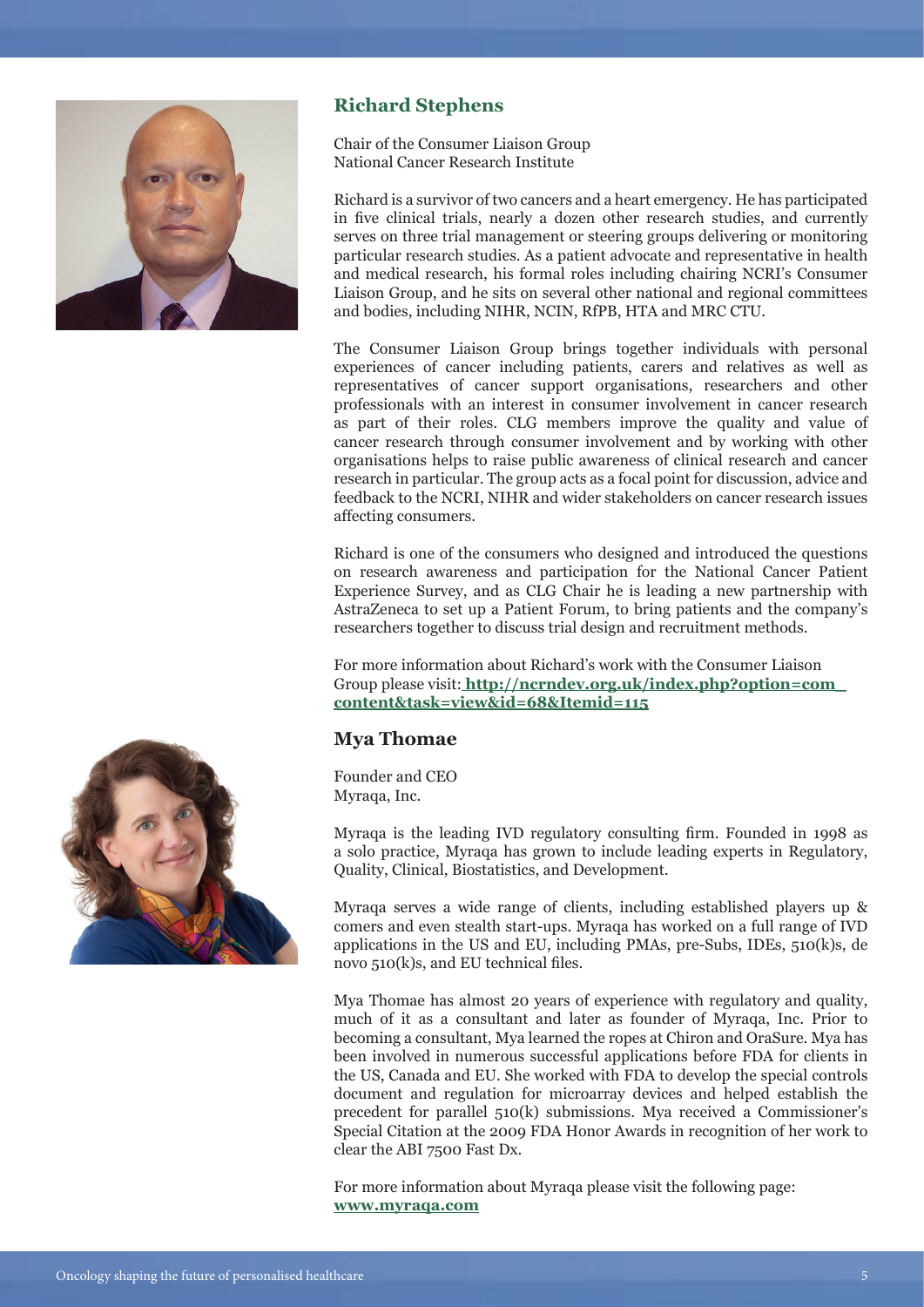

#### **Paul Tunnah**

CEO and Founder pharmaphorum media

Paul is the CEO and Founder of pharmaphorum media, which provides content and social media marketing and communications solutions for the pharmaceutical sector and also manages the industry leading channel, www. pharmaphorum.com, a digital podium for communicating thought leadership and innovation within pharma.

Prior to founding pharmaphorum media, Paul has a strong background in commercial pharmaceutical consulting, digital media and content marketing. He has written and produced numerous articles and reports / white papers during his career, recently co-authored the 'Digital Unlocked' guide to digital pharma, is regarded as a key industry advisor on social media communication and has developed pharmaphorum media into a globally recognised industry brand, engaging with senior industry executives on key issues and connecting them with external thought leaders. He received both an MA in Biochemistry and DPhil in Biological Sciences from Oxford University.

For more information about Paul Tunnah please visit pharmaphorum: **[www.pharmaphorum.com](http://www.pharmaphorum.com)**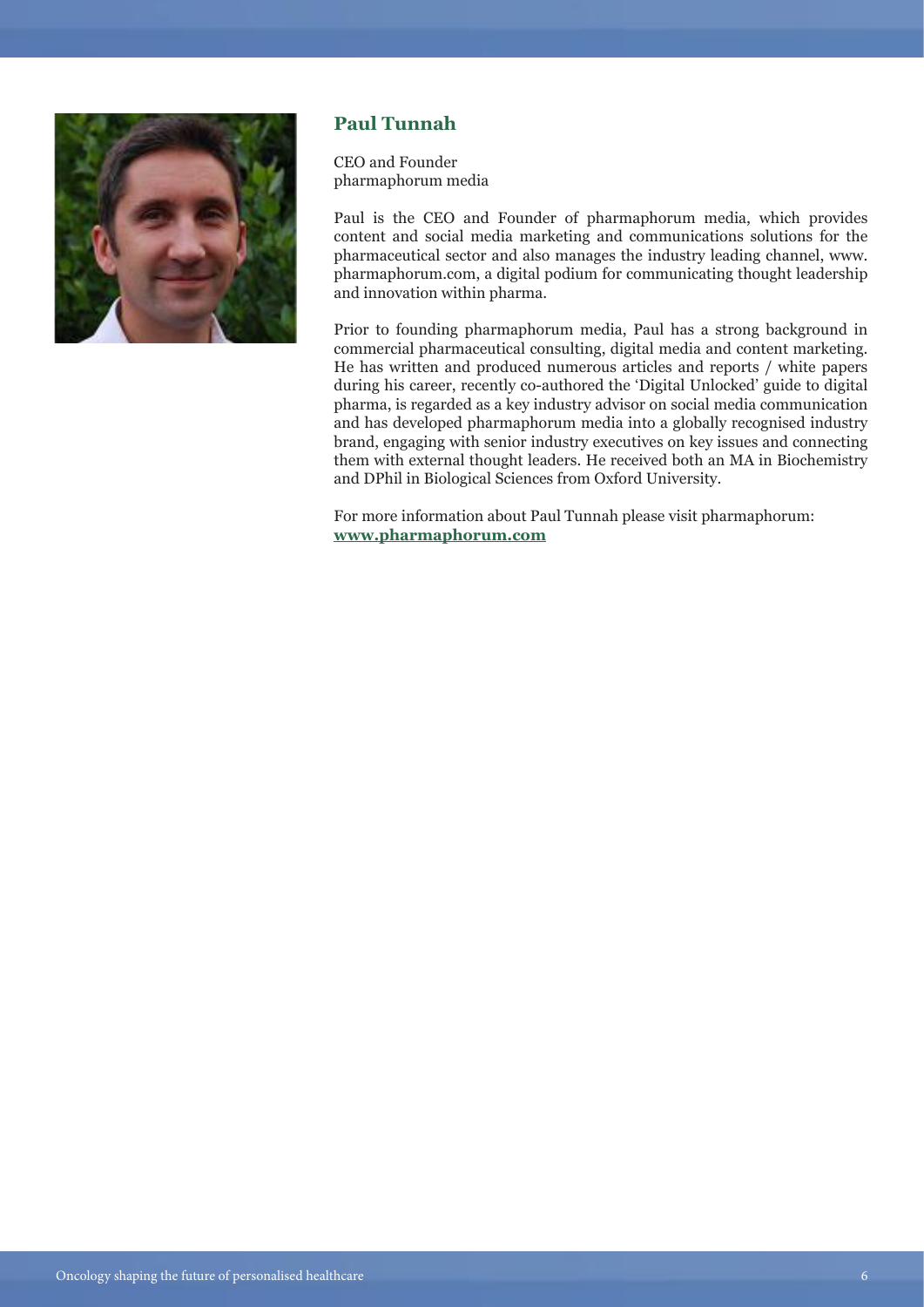## **Introduction and part one: What has personalised healthcare already achieved in oncology?**

PT: I'd like to welcome our expert panel here today to discuss 'oncology shaping the future of personalised healthcare', and specifically how cancer drug development holds the key to success for precision therapeutic approaches.

Just to introduce everyone to begin with, we have Richard Stephens, Chair of the Consumer Liaison Group at the National Cancer Research Institute in the UK, and in that capacity you bring the important voice of cancer patients, caregivers and relatives into research, and I know you're facilitating some really interesting work with the industry as well, so welcome.

On my left we have Ruth March, who is AstraZeneca's Head of Personalised Healthcare and Biomarkers, and comes with around 20 years' experience in the genetics and personalised healthcare space - welcome Ruth.

We also have, over from the US, Mya Thomae, who has a particular interest in the diagnostics side, and is Chief Exec of Myraqa, with over 20 years' experience in the in-vitro diagnostics space, and a particular interest in personalised healthcare as well - thank you for joining us today.

And finally we have Professor Malcolm Ranson from Manchester University, where he's Professor of Medical Oncology and Pharmacology, and also Honorary Consultant at the Christie Hospital. Malcolm has a particular focus on apoptosis, cell signalling, and biomarkers, so brings an important research aspect to this discussion.

We're going to be talking about a number of aspects of personalised healthcare today and, just to set the scene, obviously it's been a very hot topic for a number of years now, perhaps heralded by some of the early successes with drugs like Herceptin, first launched in 1998. If we look at where we are now, that significant promise, to some extent, may not have been lived up to, but equally some people say we're now at a stage where personalised healthcare is really about to take off. There are signs of a number of new drugs coming through, with almost a third of the drug approvals in 2013 being linked to a companion diagnostic approach, already so far, and around 600 industry-sponsored trials taking place with a companion diagnostic element.

Equally we know there are a number of challenges with the regulatory landscape, with the reimbursement landscape, and indeed in education around the personalised healthcare space. So we'd like to cover off a those angles today. We'll go through a number of different topics relating to this.

I'd like to start with your views on what personalised healthcare really is, and what has it achieved so far in the oncology space. I'd like to then move on to look at the healthcare systems, what is it that is perhaps missing or needs to be advanced in order to get these medicines to patients, and we will then critically look at the role for the pharma industry in this debate, how pharma needs to develop and partner to bring these medicines to fruition.

*There are signs of a number of new drugs coming through, with almost a third of the drug approvals in 2013 being linked to a companion diagnostic approach*

**Paul Tunnah**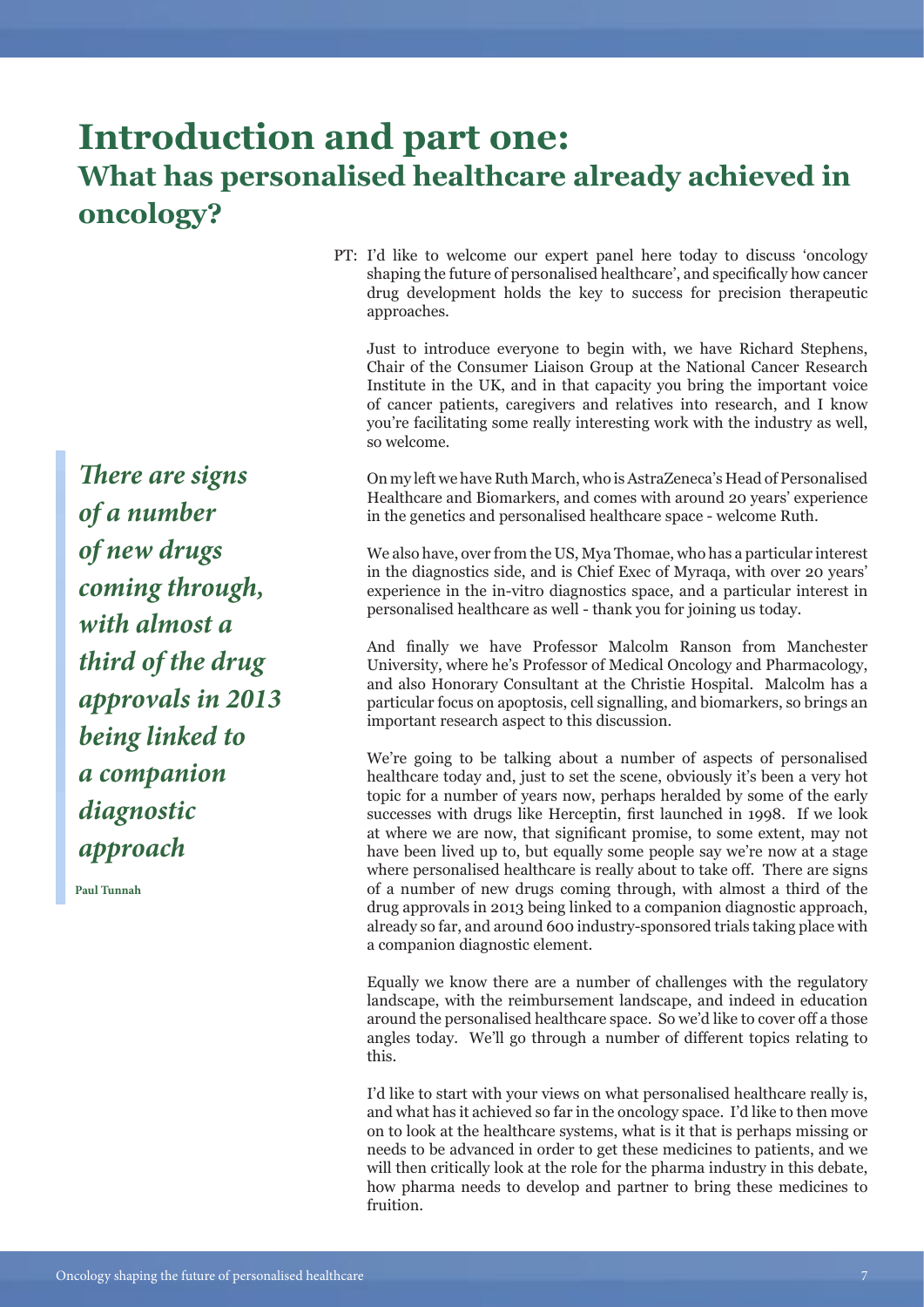*My sense of personalised medicine is finally combining the expertise that exists in pharma, and in diagnostics, and trying to bring those together* 

**Mya Thomae**

And finally if we look at what we've learned in the oncology space I'd like to look beyond and say where is that taking us, what is the future of personalised healthcare beyond oncology, and what can we take from this. So I think a good starting point for this is to look at how we describe personalised healthcare. There's a lot of terminology around this - we have personalised healthcare, we have personalised medicine, stratified medicine, people now talk about precision medicine. So I'd like to understand your definition of what is personalised healthcare, and perhaps Mya - you'd like to kick things off with how you view this space, how you would describe it?

- Well, being a diagnostic person that's really my focus, and so there's an MT: incredible amount of work that goes into developing these compounds. Finding the right test with the right cut-off, with the right sensitivity and specificity is really key to a lot of this. So my sense of personalised medicine is finally combining the expertise that exists in pharma, and in diagnostics, and trying to bring those together. It's tricky, there are a lot of issues that make those industries very different, and how research is done in those industries is very different. So I think we've made a lot of progress in it, but there's still a long way to go.
- PT: Malcolm, looking at that from the research perspective would you say that's pivotal and that is how you describe personalised healthcare - that mix of drug and diagnostic?
- Well, I guess as a clinician you see it in perhaps slightly different terms, MR: and personalised medicine to me, having grown up with it over the last couple of decades, is really that ability to use molecular diagnostics to tell us which patient to treat, to try and be a little bit more, as you phrased earlier, about precision medicine. People talk about the right drug, in the right patient, at the right dose. We even now talk about it (since we're thinking about cancer patients moving through their cancer history from early diagnosis through to refractory disease) as also needing to be at the right time, so in the right frame from that perspective.
- PT: From a cancer patient's perspective what does personalised healthcare mean to them?
- RS: To me it's not personalised if it's based on something like DNA molecules or genetics, because I'm a person. I know those things are part of my make-up and biology, but actually I think and I feel, and there's something more sentient to personalised medicine. Personalised healthcare then goes down the route not just about what treatment you're having and what the diagnosis is, but it's actually about where you're treated, and are you actually at a hospital, depending on what your condition is, that will treat you as an inpatient, or do they prefer to treat you as an outpatient.

I think stratified medicine, as we tend to call it as patients working in cancer research (the idea that we're working on things that fit particular molecules in particular groups of people with particular conditions), that's quite different, and I think breast cancer over the past 10 / 20 years is a very good example of where we have made advances. Some of the blood cancers, for example, are now virtually chronic conditions. But there are other cancers, pancreatic cancer, where there is virtually no progress.

So again, I think we're at the stage where personalised healthcare, or even stratified medicine, is not about cancer. It's about cancers and which one you've got, and there are many patients who will still actually divide it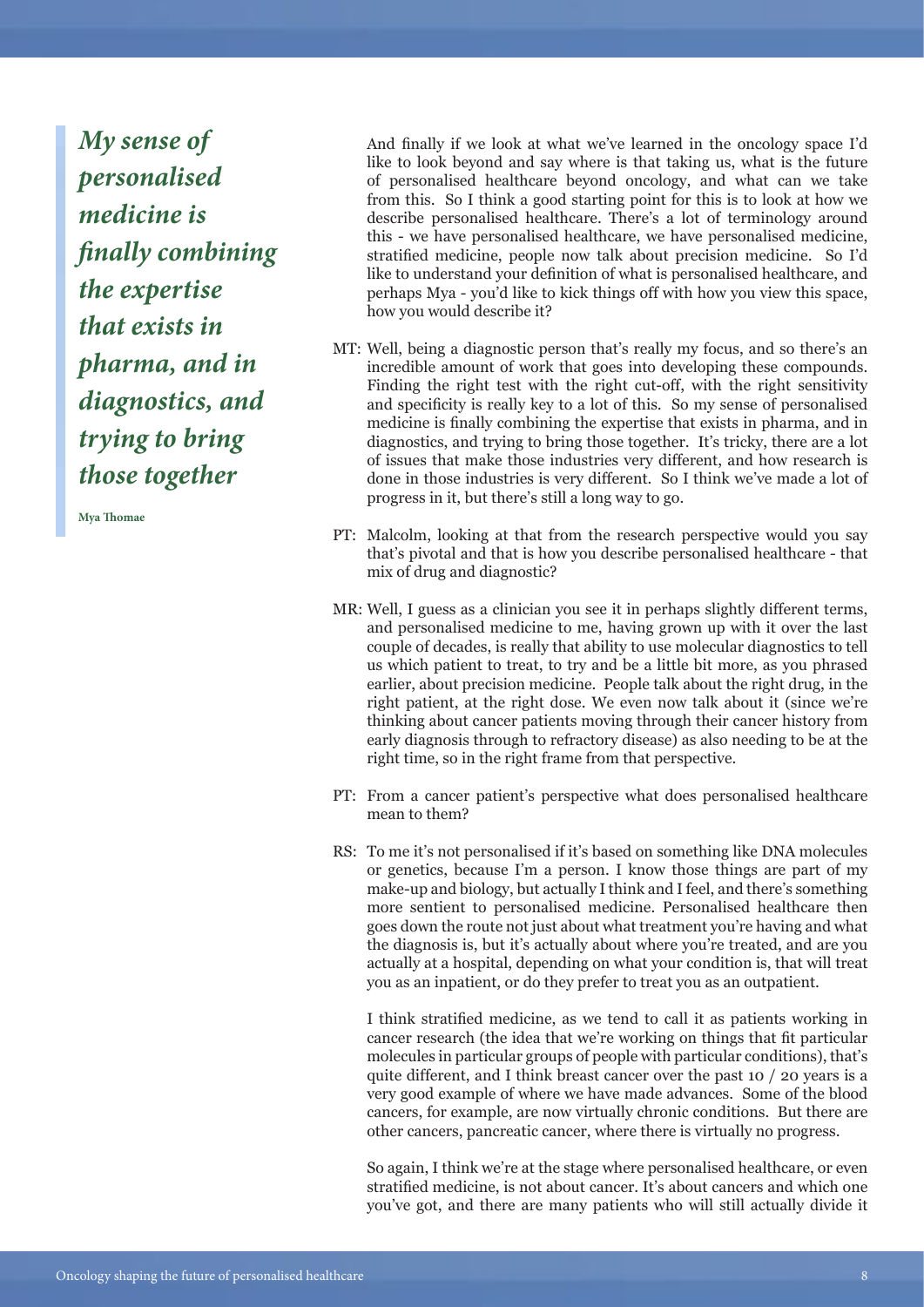into two types - there's the type of cancer that you're going to get over and there's the type of cancer that you aren't. I personally think we are a long way from truly personalised healthcare, but the advances we've made are in molecular medicine and targeted therapies, and that's different.

RM: Yes, it's very interesting hearing the views of everybody and the different opinions. I must say that a few years ago we became aware that there were many definitions of personalised healthcare, or stratified medicine, or targeted therapy, or whatever you want to call it, and we came to the conclusion it wasn't that useful to talk about the best phrase or the best definition.

What we're talking about, as a pharma industry, is realising that when we produce drugs it is about more than just those molecules to treat patients, it's about the whole experience, about knowing what the diagnosis is, about the test that you may use, whatever goes around that so that the best treatment gets to the right patients. So it may be a molecular diagnostic that we use, or it may be something very simple like family history, or a clinical algorithm that just looks at the patient characteristics. All of those to me are personalised healthcare and we are using all of them to get the right drug to the right patient.

- MR: One of the sea-changes, the transformational changes, that I see occurring between what used to be empirical cytotoxic chemotherapy and more targeted therapy is that the quality of life difference that the patient experiences when you get personalised or stratified medicine and healthcare to work is really a very different feel. Coming back to the earlier point of whether it's useful to bring that out more into the open – yes, I think patients could really describe that sense of difference, because many of them have experienced both empirical cytotoxic treatment and the more targeted personalised medicine approaches, and they will describe it as being transformational.
- RS: There is too the other side of the coin to that. I was really interested that the US are using a term precision medicine, which I have to admit I had never heard before, but it strikes me as quite important, because the other side of this agenda is knowing which things will not work in certain patient groups so that you don't give people drugs that are going to do no good whatsoever. This is particularly important if you do have something else that might be available - a stem cell transplant, for example, or something like that. And I think that's the other side that we sometimes forget, finding out why things don't work in some groups of patients is equally important.
- MR: So it is about both sides of the coin...and avoiding toxicities, because equally, personalised healthcare approaches can be as much about dealing and avoiding toxicities as it is about efficacy.
- MT: I think precision medicine has taken over in terms of an academic discussion about it, and maybe even an industry discussion about it. But if I said that to my mum or my brother I don't know that they would know what I am talking about. I could talk about that, but they wouldn't get it. So I think from the folks that are working in the industry I think that term is [known], but even at FDA they have an office of personalised medicine now, so they have taken on the personalised medicine moniker.
- PT: If we just step back from some of the language that's used around personalised healthcare and if we look at the oncology space - has personalised healthcare delivered and, if so, what do we regard as really good examples of delivering success?

*Many patients who will still actually divide it into two types there's the type of cancer that you're going to get over and there's the type of cancer that you aren't* 

**Richard Stephens**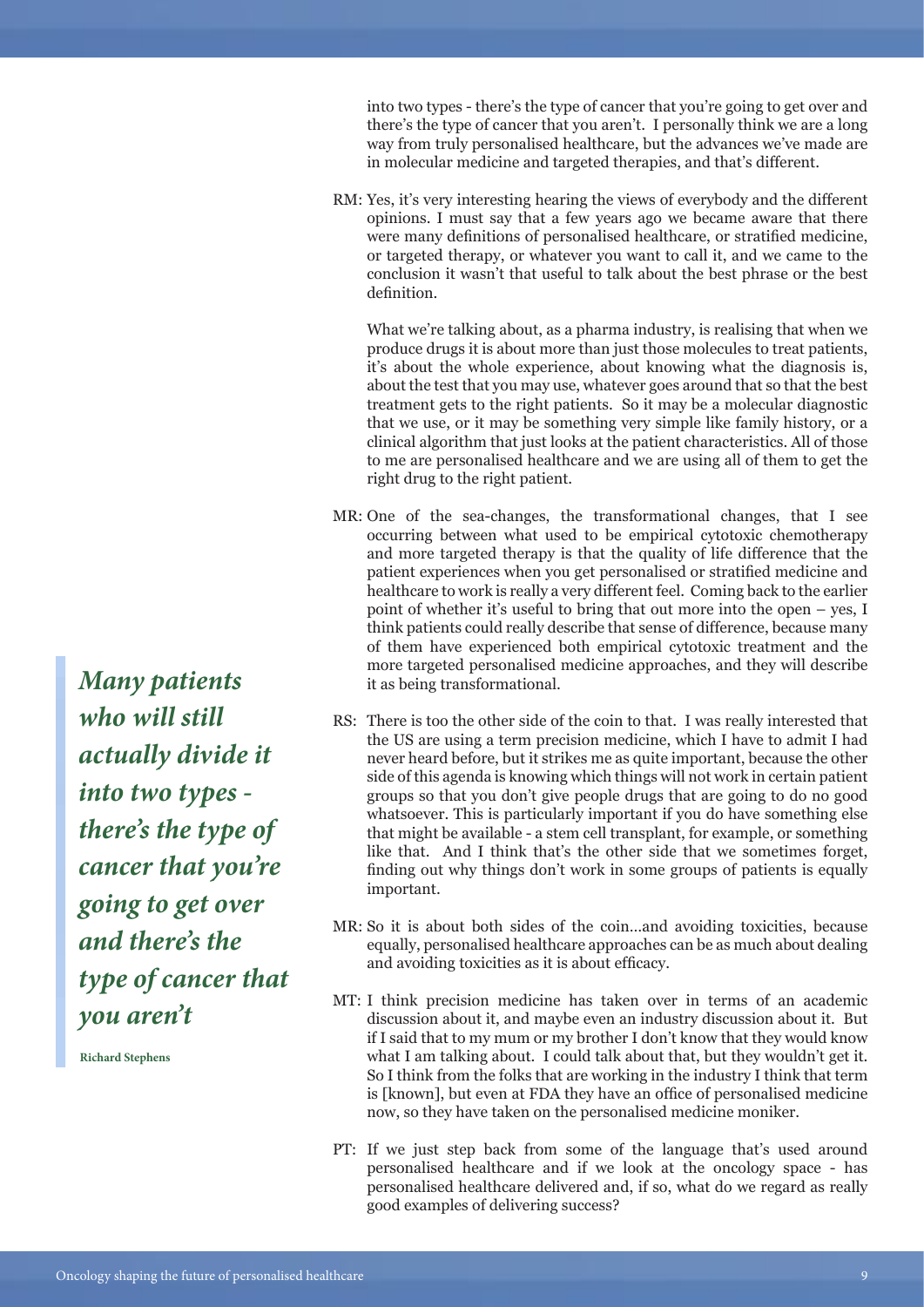RM: To me again it's the transformational effect of some of those early examples. I would think of drugs like Herceptin, which was originally approved for 20% of the breast cancer population [and] within five years was treating (for the patients that had the appropriate biomarker) over 90% of that population. So for those patients that had a worse prognosis and had very little treatment available to them Herceptin them became almost the standard of care.

Similarly Glivec [(Gleevec in US)], which had a very difficult time getting backing within the industry because it was directed at such a tiny population, became a clinical and a commercial success, not because the population was large, but because those patients who took it stayed on it. So rather than actually dying within a few months they went on to take Glivec for a much longer period of time, and suddenly this became a drug which pharma was interested in. In fact I think there have been six follow up drugs at the same population and for those patients that develop resistance. So these are the sort of examples I think of which transform the industry.

- PT: The key question you must be asking, as anybody in the industry is asking, is what did we get so right with Herceptin and Glivec that we need to do moving forwards? What's your view on that?
- RM: Yes, well I think the key thing many of us in the industry have realised is that you need to start early. If you select patients in phase I, in a clinical trial, and then you see the response (there's been recent examples of that, like crizotinib) then you see a remarkable result. Then you know that drug really is going for the disease mechanism of the biomarker in the population that you're picking out. So I think you then have a compelling care to take to the regulatory authorities, and of course you may get early registration, and you may also get the reimbursement that's so important, particularly in the US.
- PT: Richard I'd like to bring you back in here, because as well as dealing with a number of cancer patients you have been a cancer patient yourself. You've got a very personal aspect on this, so for you has personalised healthcare delivered in the oncology space?
- RS: Well I'm still here, so yes! But that is a very personal view. I think if you simply look at the numbers then, yes, because we have many more people surviving cancer for much longer than there used to be, and some of that is down to personalised medicine. For me actually, yes, it's really good news, and for lots of other people it's really good news. But we still don't have enough of these treatments in enough cancers, and I do have some concerns that what we're doing, because we're so interested in molecules, is we're going down narrower and narrower fields. When I sit on things like funding committees now, more and more trials coming forward are for smaller trials in much smaller groups of patients, which is really good news for them, really good news, and we want to go down that route. But at the same time I'm genuinely not sure that we're ever going to have big impact drugs again.
- PT: So it's not a straight yes or no we need it to work for more people?
- MT: And I think you might be very interested at a [recent] FDA meeting. This is actually a lot of the concerns that they express when we do want to select very early on. They are concerned that maybe there is activity for a larger group of people than we're willing to study with that drug. So it is difficult. I think Ruth's point is really important - you can target the folks that are

*The key thing many of us in the industry have realised is that you need to start early* 

**Ruth March**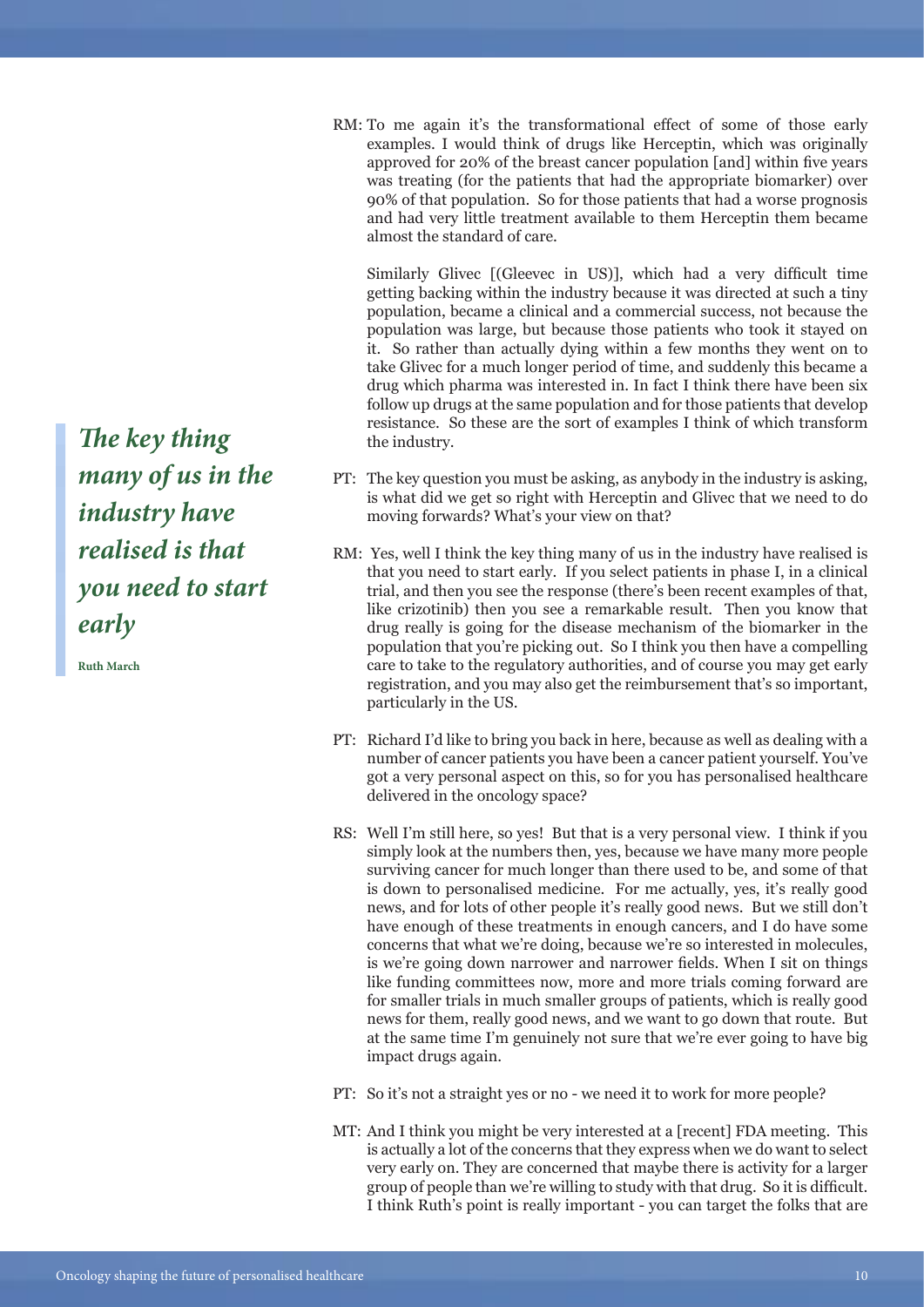really going to respond to the drug, but they're very concerned that we are narrowing it too much [and] maybe there is benefit for a lot more people than that selected group.

MR: As Richard has alluded to one of the real dangers of personalised medicine is that we create areas of medicine, areas of unmet need, that simply don't get addressed because there isn't a commercial avenue that's open, or it's a harder area to crack. In the end we create more and more Cinderella disease, albeit in perhaps smaller populations than existed in our old empirical model.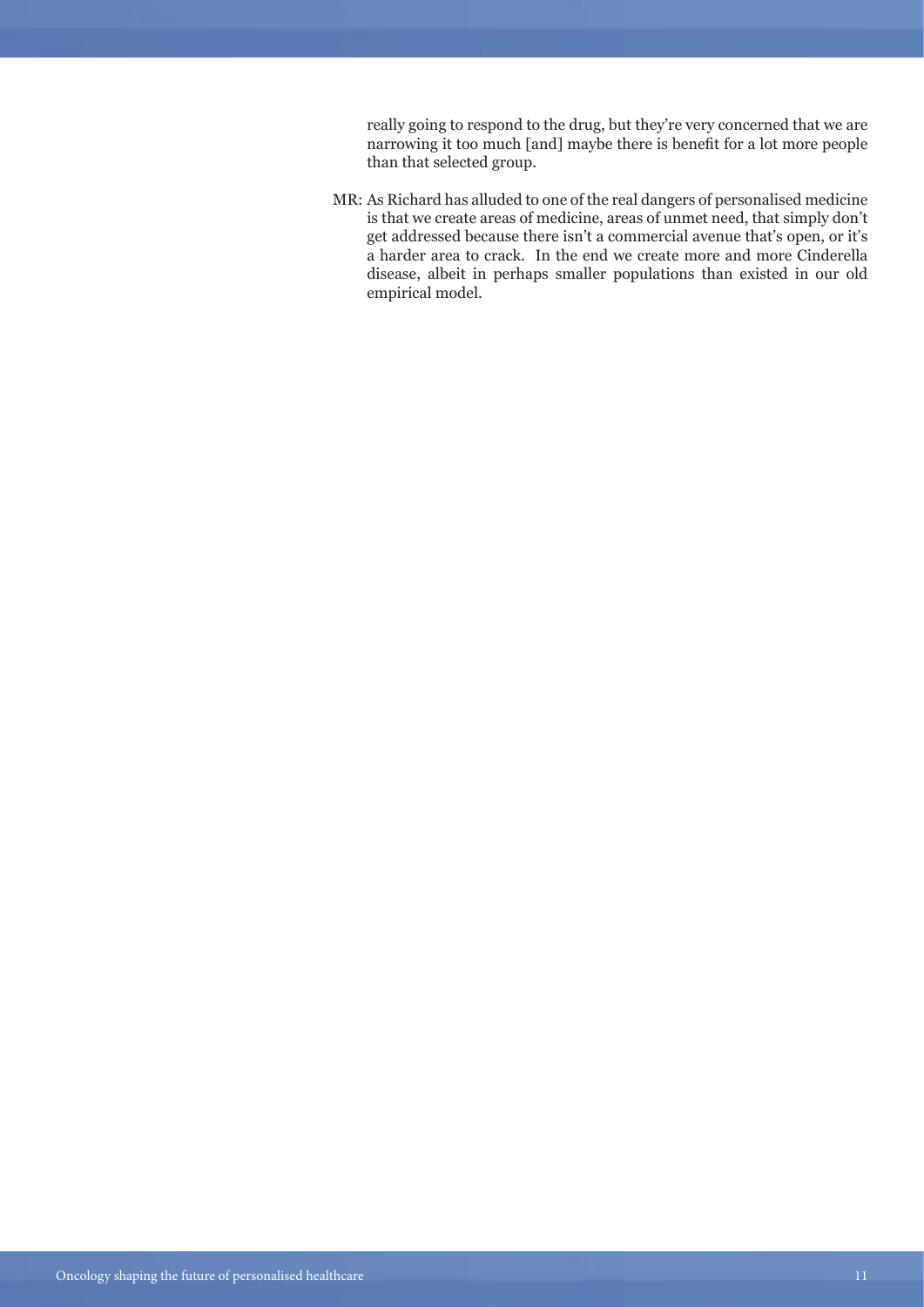### **Part two: How do we effectively implement personalised healthcare in practice?**

*One of the challenges that we really have to address is that an explosion of molecular medicine has certainly left quite a lot of physicians behind*

**Malcolm Ranson**

- PT: In terms of the understanding of application of personalised healthcare by physicians and those in the broader healthcare system, what do you see are some of the challenges there?
- MR: I guess one of the challenges that we really have to address is that an explosion of molecular medicine has certainly left quite a lot of physicians behind, and therefore their ability to track and to follow some of the developments because of the pace of them is a real challenge. All of a sudden, instead of seeing a group of breast cancer patients and having a very simple algorithm to work with in terms of a treatment decision, it becomes much more complex and there's much more information to assimilate and bring to the table.
- PT: The industry has always been involved in supporting physicians [via] medical education, so what level of understanding in personalised healthcare do you see in your interaction?
- RM: So again I think it's enormously varied. When we work with academic or medical centres they're usually ahead of what we know. The centres that we work with are key opinion leaders, are doing medical research in their own centres - they're using cutting edge technology, they're running clinics, maybe running their own trials where patients may be treated according to their biomarker profile. Then when we're going out and running clinical trials globally, we're into a completely different paradigm - we are working with many centres (it can be thousands of centres all over the globe), we're working with different ethics committees, and translating documents, and that level of education may be very challenging.
- PT: So there's almost some regulatory hurdles here and perhaps lack of consistency on a global basis with the regulatory environment?
- RM: Yes, because of course the regulators and the ethics committees want to make sure they are protecting the patients, and that is very understandable and that's their job. It may come to a stage where, because the pace of the technology development is going so fast, that this actually becomes unrealistic. I remember a situation not long ago in Japan where we had to specify not only every gene [that] should be tested but [also] every variant of the gene to be tested and every technology and test to be used.
- MT: Well there are also technical issues too. When you have a tumour sample there's only so much of it. So that's been a lot of the discussion [about how] we can look for all these different biomarkers now, but we may not have sample enough to do everything that we want to do.
- PT: I wonder about your view on this Richard. Are those blocks on the regulatory side, or is that more in terms of the practical aspects of healthcare systems?
- RS: All of those and probably more as well. In this country the clinical trials I see day after day run past me just for a comment on patient information, have a cut-off [age] limit of 60. I understand that there are perfectly good reasons, in terms of the power of these drugs and things, for wanting that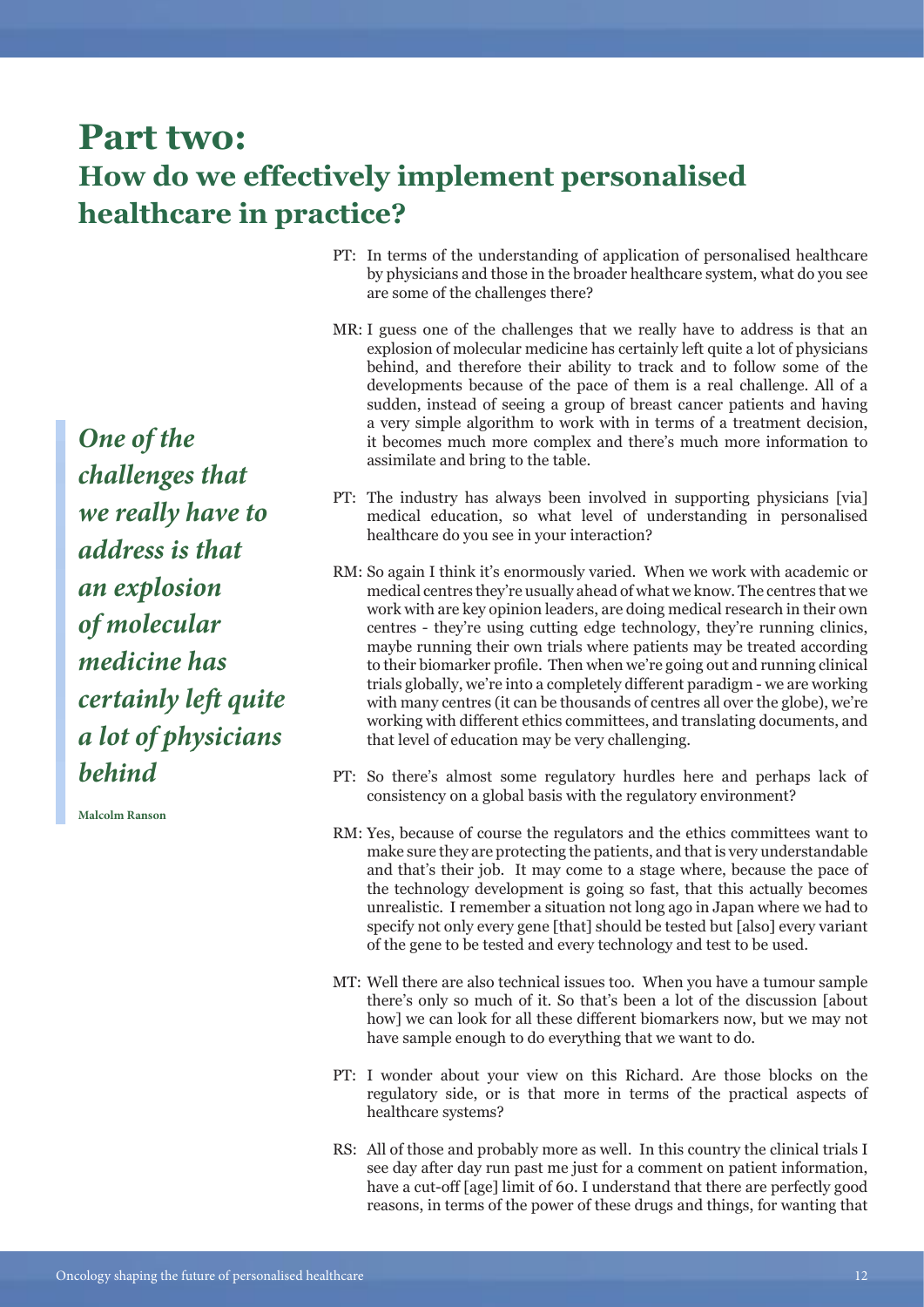cut off limit at 60, but if the majority of cancers occur in elderly people, and we're talking about personalised medicine, how can we leave out the biggest chunk of population?

- We have to start off with patient populations where safety, tolerability, MR: adequate organ function is part and parcel. Regulators, ethics committees, patients, all expect that. We also have to remember that a lot of tumours are not necessarily going to be amenable to the single hit, or the single biomarker paradigm, that I've just discussed. Potentially we may be looking at an elderly patient, perhaps with a lung carcinoma that's got a very complex abnormality, multiple genes, lots of different genes, and therefore we don't really know what is drug-able what isn't; what combinations we might need to use, or even whether anything will work. To some extent what we face at the moment, between the diagnostics market with the multiplex platforms and our ability to garner information that tells us a lot more about the biology of the patient, is then actually being able to know what to do with it. And I think that is going to be a real issue going forwards in trying to handle information where we yet don't have the answers.
- Well I think sometimes the information bank is almost too full. Coming MT: back to Ruth's comment about trying to conduct clinical trials across the world - trying to find a single test that you can use across the world, and in real people on any kind of timely basis in these trials is a pretty high goal to reach. We often end up having to use multiple different tests to get enrolment, and then use another test to see who really is positive based on a specific test. Sometimes I almost feel like the diagnostic information is overwhelming…we just need to stop on some level. But each hospital, each clinic, has their own test. They want to use that test at the end of the day, we have to have a single test. It's a very tricky amount of information to handle.
- PT: How robust are those tests between themselves are they consistent in their results?
- MT: Really good question [laughter]. Even in the United States we have this bizarre two tiered structure for regulating the diagnostics - some laboratory developed tests, some FDA approved tests - and it's very difficult to know whether those tests match up, whether they're getting the same mutations, whether the sensitivity of those tests is similar. It's very difficult right now.
- PT: How big a problem is it Ruth, at the moment, from a regulatory standpoint where you've got these trials with potentially different tests being used in different regions. Is that a big hurdle for the industry?
- RM: The thing that we find most challenging is the difference between different regions. So Europe has what I would call a very pragmatic approach to diagnostic testing, which is that it's separate from the drug approval. So a therapy will get approved on the basis of how safe and efficacious it is in the indicated patient population, and if a biomarker is used to define that population then there is a separate process to regulate the diagnostic test. In the US that has its own challenges, mostly in terms of timelines of clinical trials and drug approval.

It's all done for the best of intent, and in some cases it can work really well, where the marker for the diagnostic is so obvious that it's known right from the first phase of the drug development. But that's actually pretty rare. So if there's any research that you need to do during drug development

*Sometimes I almost feel like the diagnostic information is overwhelming… we just need to stop on some level*

**Mya Thomae**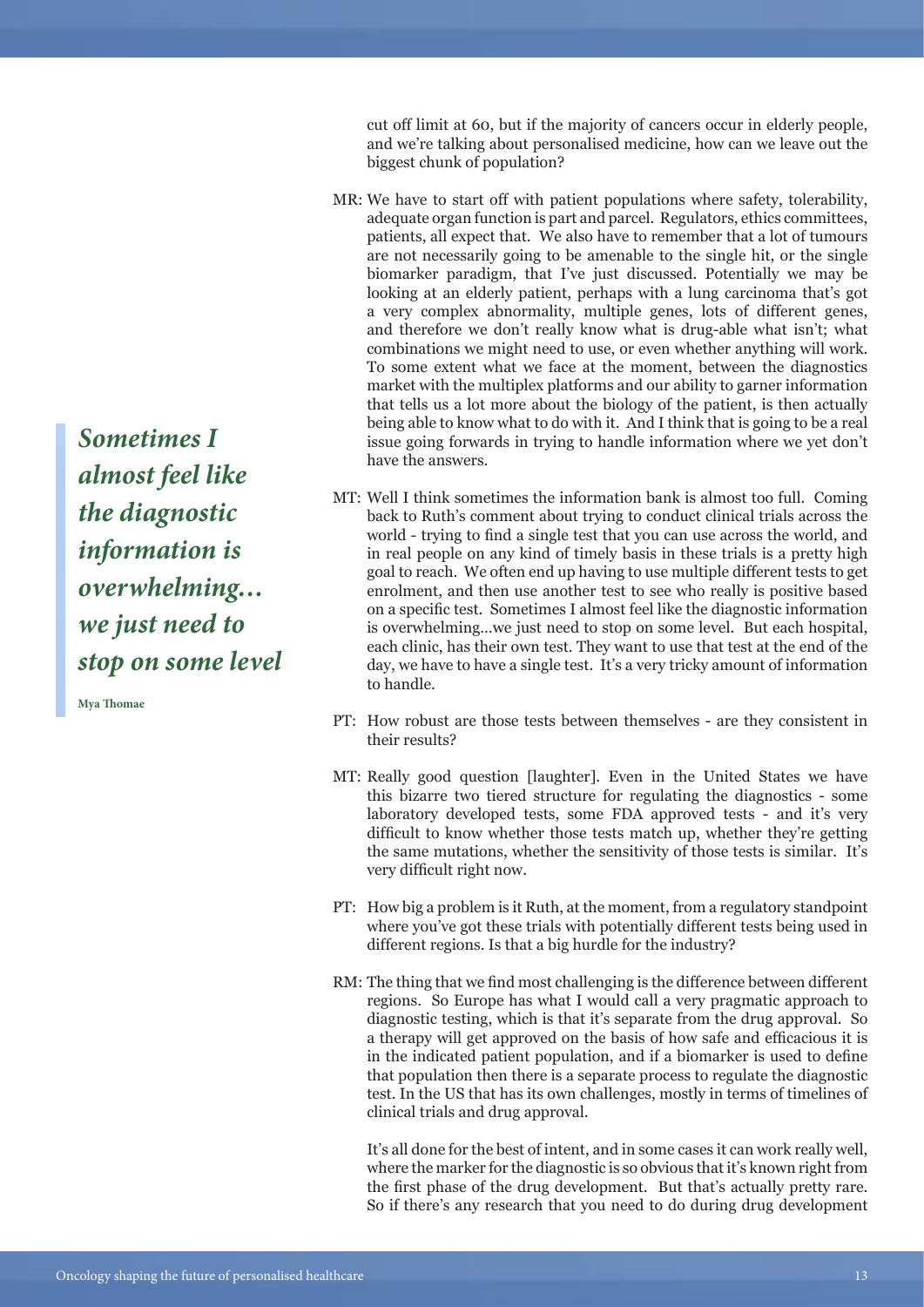it becomes very challenging to get the diagnostic development and regulation in on time.

- RS: But from the patient perspective, when we're being sent for tests or told to have tests, we tend to accept what the doctor in front of us is saying about the test. And then we go away and we read something else, or someone else says something else, so it's almost right at the start of the treatment. If we're doing personalised medicine how can we have faith in the personalised medicine if we start to doubt the test itself that's producing this result? Personally, as a cancer patient trying to work in cancer research, more research into accuracy of diagnostics is one really key area.
- MR: And it gets more complex still. I talked earlier about this business of patients being on a cancer journey. I see patients at the phase I level when they've already had multiple treatments. Clearly the tumour tissue, the tumour that I'm dealing with, as I say to patients, is a completely different beast from what you started with - it's a subdivision of what you had to start with and it's now gone through metastasis, it's now become multi drug resistant - and what I am looking back at is your original biopsy because that's the material I've got in the laboratory I can look at. So we have to say to patients much more regularly now, 'look I know it seems to you that this is a bit of a step to take, but we actually need some more tissue out of you', or, 'we need to go after that particular piece of tumour', so that we can actually identify what your tumour looks like now, we can't rely upon historical data. And that again is sometimes an ethical and a practical challenge.
- RS: As you have said, but didn't use the word, cancers evolve, they don't just spread around the body, which we can understand. The idea [is] that you start off with a cancer which behaves biologically in a certain way, and if you've still got it a few years later after all the drugs we say things like 'it comes back'. Well, the chances are, it didn't go away – there are just two or three cells and they have changed. And what you're actually fighting, we might still call it a metastatic disease from the first cancer, but actually biologically it's different, it's completely different, and it may well be of course completely and utterly personal to you, which is where the personalised medicine will then fall down, because you are the first person.
- MR: We need to think about the disease in a much more longitudinal way, and we need to think about tests in a much more longitudinal way, and think about the practicalities of how we do biomarkers in that longitudinal journey - the cancer journey - that patients have.
- RM: So that brings up a very interesting point. We were talking about 'are we simply going to smaller and smaller populations' and what about the patients, if you like, who get left behind, and then there isn't a treatment for their particular cancer. So we are just now starting to see the new generation of drugs which have been designed from the understanding of these resistance mechanisms. And from the biomarker research, from the original medicines, then you can see how the biomarkers change as tumours do become resistant, and then you can start to design drugs from the start to address those resistance mechanisms. And these drugs are very early in the clinic but they are starting to come through now.

*Cancers evolve, they don't just spread around the body, which we can understand* 

**Richard Stephens**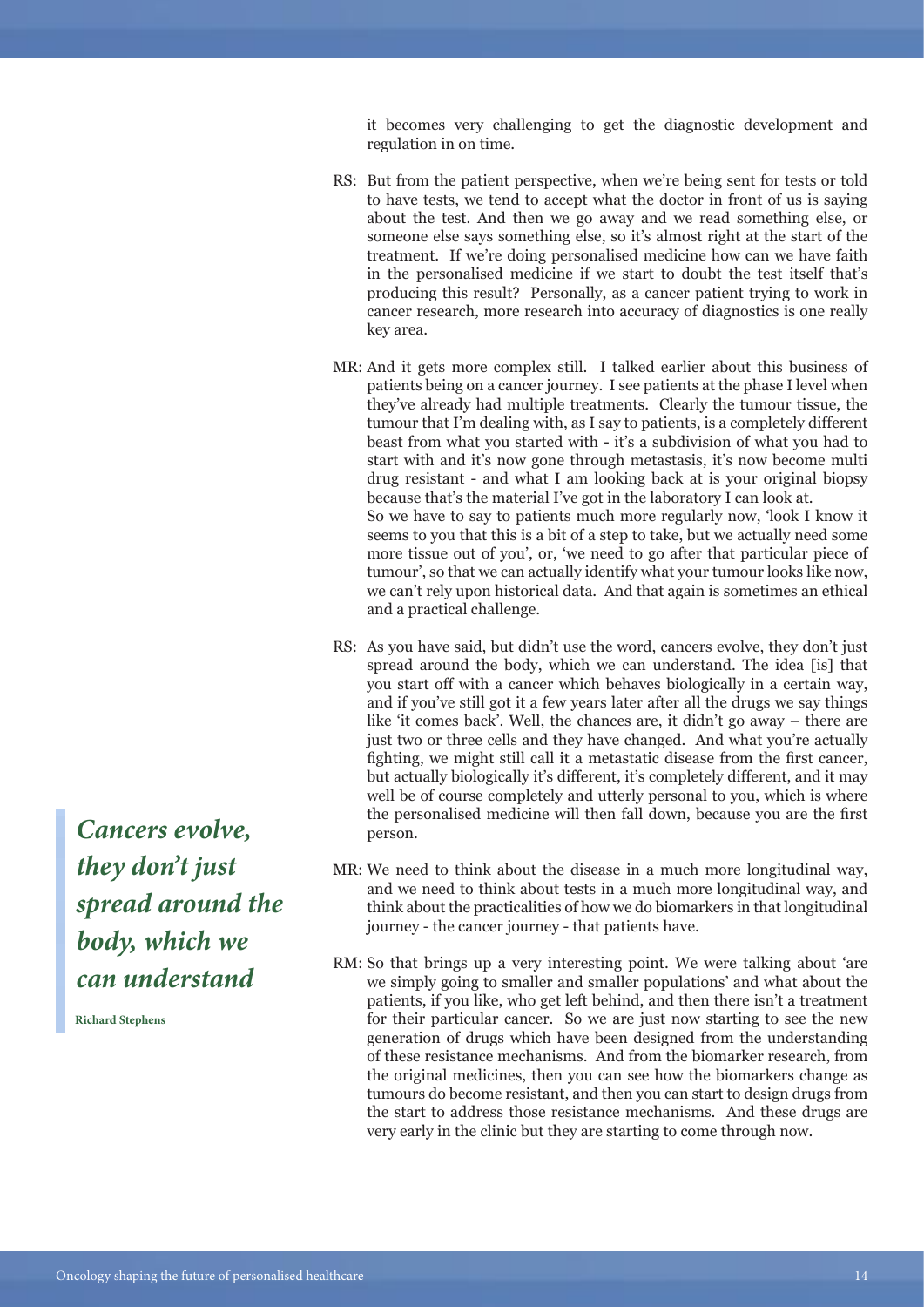### **Part three: What is the role for pharma in bringing personalised healthcare to the patient?**

- PT: If we look at the role for the pharma industry [in personalised healthcare], is this fundamentally going to change the drug development process?
- RM: I believe it will I believe it already has. We are looking, at AstraZeneca, at 80% of our drugs in the pipeline following a personalised healthcare approach. That's not just oncology, that's all of our drugs, and I think that's a high proportion for pharma, but it's not unusual. There will be other [pharma companies] that have the same, and that then changes the whole way we do drug development, having that patient selection paradigm in our clinical trials, allowing for the biomarker testing, all the infrastructure that we've been talking about, and the transmitting of biomarker data that's a big change to how we do business. I think it will make us much more patient-centric.
- PT: So this is a great model for patients more tightly defined patient populations, better testing, in theory better drugs that are more efficacious. It's a challenge commercially because the drug development costs don't necessarily decrease proportionate to the patient populations, and we're talking here about the whole issue of who pays for all this. How do we tackle some of those issues?
- RM: We're living in a world where there are generic drugs available that are effective and that are much cheaper than the novel drugs that are coming out of the pharma industry. So the challenge for the pharma industry is - what is it that we do better? For those generic drugs what is the value proposition for the people with the health budgets? And it has to be those populations where we can show clearly that the efficacy, the safety and the benefit to patients is much better than we would get in the broad population. Those can well be those populations that we access using personalised healthcare and diagnostic tests.
- RS: If you have a company like AstraZeneca who is willing to take us on, and there are other pharmas doing it as well, I think that has to be the way forward. The idea that instead of looking at it like 'we have an interesting molecule, what can we do with it?', you actually have a situation [more like], 'in patients this is how the cancers are changing - how can we stop it, as opposed to attack it'. That's a far more patient-centred approach and, I'm afraid politicians won't like it, but from the patient perspective the money being spent is well spent if it helps more people survive cancer a little bit longer, or preferably a heck of a lot longer.

All that presupposes that the drug development works, and our interest is that all the information about drugs that do trial is made available to other researchers, because that's why patients do go into clinical trials. Of course [in] phase I trials there's always the hope of the miracle cure, but actually what links us all - phase I, phase II, phase III - there is the knowledge that we are going to do some good for somebody else, and that does mean that whatever comes from that trial should be made available and should be shared.

RM: That's absolutely something we subscribe to. We have committed to transparency on all our clinical trials and those trials are made available

*We are looking, at AstraZeneca, at 80% of our drugs in the pipeline following a personalised healthcare approach*

**Ruth March**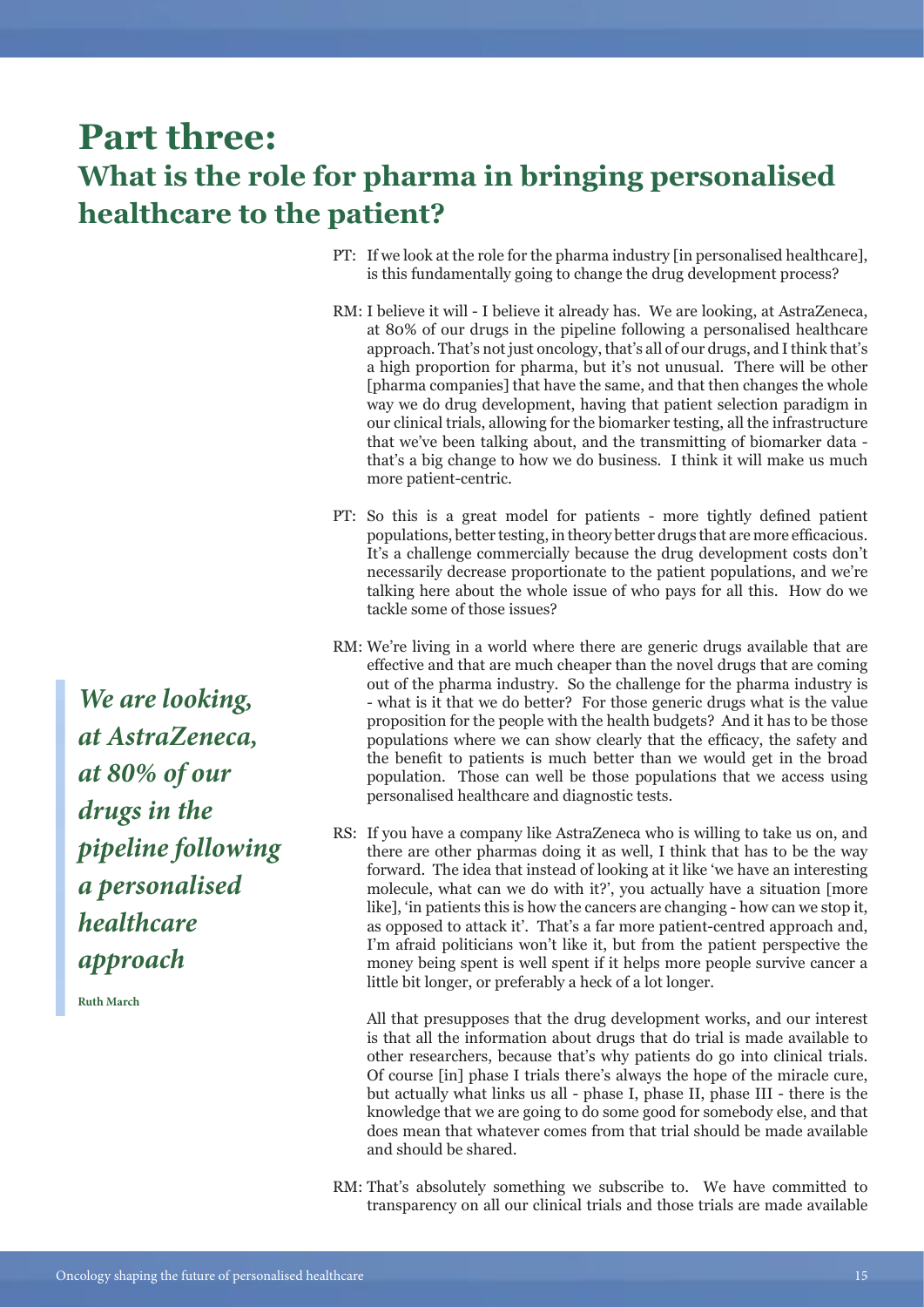on our website. But I think what Richard is really talking about here is beyond that the concept of taking drugs which maybe haven't been successful in our large clinical trials, and making those available. So we have announced, and have in process, an open innovation with the Medical Research Council in the UK, the MRC, where we make [molecules] available to researchers, so that they can try out these molecules that have been tested in the clinic on any patients that the physicians think are appropriate. If those are successful we still have the option to take them back in, so it's really a win-win situation. We also have that situation with the NIH in the US and it's an area where not only AstraZeneca, but other pharma companies, will be doing more and more of this type of open innovation in the future.

- PT: It has to come back to having the right diagnostics doesn't it?
- MT: It does. But also giving the investigators some freedom to do these things that maybe there isn't a massive amount of data on. That's one of the things that we've been working with FDA a lot on, is for these investigator sponsored INDs where they do want to go off, they have a hypothesis but maybe not a lot of data, is convincing the IRBs, convincing FDA that's an acceptable way to go.
- PT: And we have two quite different industries trying to converge here. What is the right timing for that interaction and how do these industries work together to develop this process?
- We're still working on it. I think some of the [pharma companies] have MT: adopted the process of buying their own diagnostic companies so that they potentially have a little bit more leverage. Now that seems to get out of sync too, so you don't always see drug companies that have diagnostic companies necessarily working with their own diagnostic companies, so you get into some interesting situations there. But really I think it's being willing to work together early on before anybody knows if there's commercial interest too.

So we're still working on it, but I think everybody sees that this is going to be good for all of us in the end, and we're trying to work on that. And I think we're going to eventually blend [into one] industry - there will stop being this sharp demarcation between pharma and diagnostics, we're going to become a biotech industry, because I think it's no longer a division - we're going to blend eventually.

- PT: How does that present itself in the clinic Malcolm? Do you see this as two very separate industries, or do you see more collaboration between them?
- MR: We see this space of personalised healthcare and diagnostics as a really fertile area for partnerships, both between commercial and commercial companies, or commercial and academic, commercial and university. It really is very fluid, it's very dynamic [and] it can be extremely synergistic. Providing we think about bringing the biomarkers early enough to the process of development, providing that we have a relatively open pragmatic approach to sharing data, and that we then design clinical trials (if they're adaptable) that can be iterative in terms of improving and following leads, or closing down areas where we feel that investment is no longer required, then I think we can bring success to what in a sense is a very diverse and somewhat complicated development process.
- PT: And from your perspective would it be easier if perhaps diagnostics capabilities were held within pharma companies?

*We see this space of personalised healthcare and diagnostics as a really fertile area for partnerships*

**Malcolm Ranson**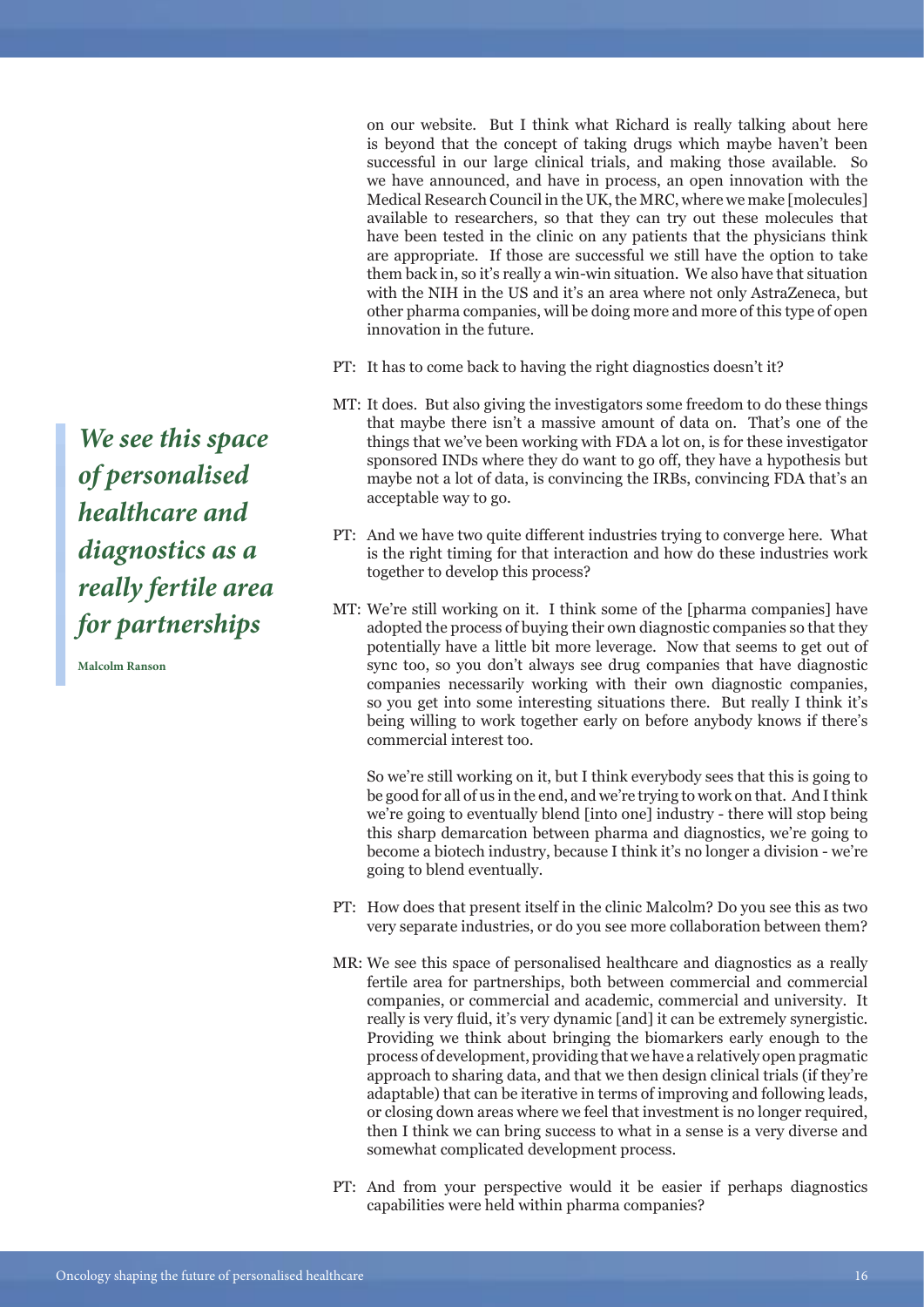*I think the payers are trying to do the best thing for patients, and to make sure they are getting the right therapies*

**Mya Thomae**

- MR: No, I think there's space for a plurality of provision. I think particularly in the pre-commercial space then there's plenty of opportunity for commercial-academic collaboration. Clearly at the late end, when it needs to go out to the FDA and regulatory authorities, then that merger of biomarker test with therapeutic needs to be brought together, and I think the pharma and biotech industry will have an inter-digitation that moves and flexes apart over time, but will ultimately come closer together.
- RM: So we have looked at this many times, and our conclusion has always been that we get the best flexibility through partnering with diagnostics companies. But we do try to set up strategic alliances with those diagnostics companies as far as possible so that we're not bringing the company in at the last possible moment. That does sometimes happen, but it's much better, as Mya said earlier, if we can sit together right at the start of the project and look at the respective pipelines and see how those could work together. We do pay for a lot of the development costs of the diagnostics company. When a drug fails in late phase and a diagnostics company is involved, if they have invested in that diagnostic and then they lose it through no fault of their own that can be devastating for a small diagnostics company. So we do reckon to subsidise that.
- MT: I think there's been a lot of interest in creative, I don't know if you call it financing or creative partnering, in order to make that work out for everybody. [With regards to] some of these biomarkers and some of the things we've been talking about with tumours changing, there will be tests that need to be done more frequently. This was a huge change, for example, for HIV. When HIV monitoring came in, that was really a perfect storm of not only an endpoint being available with that diagnostic, but really propelling the drugs and what was being developed there.

And I think we are starting to see that with the test as the mutations are changing, where the testing needs to be performed more than just once to really find out what's going on with that patient. So as that part of this progresses, and I think we're still a little bit away from it, the diagnostic industry will be more interested and see the maybe a similar arc in revenue as the pharma companies have.

- PT: When it comes to healthcare systems and the payers within them, one of the challenges of personalised healthcare is you're now asking them to pay for potentially a drug and a diagnostic. What's your sense on [if we have] got enough development there - do payers understand the value of these diagnostic systems?
- MT: One of the challenges that we have in the United States is the payers can't necessarily see what they're exactly paying for. Are they actually paying for the FDA approved tests? Are they paying for some kind of laboratory develop test? Is there anything the payers can do to insist upon the FDA test? So that's been one of the big discussions that has been going on as well. I think the payers are trying to do the best thing for patients, and to make sure they are getting the right therapies, it's also in their interest not to have patients trying 10 different therapies, [because] that's obviously a difficult situation from a cost perspective as well. I think it's coming together, but we've got a long way to go.
- RS: The issue about diagnostic and paying for diagnostics is interesting, because again if you look at the way we try to manage things in our country at the moment, with a National Health Service, ultimately the bill for people who are sick gets paid for by the NHS. It's not a health service - it's a service for people who are ill; Public Health England is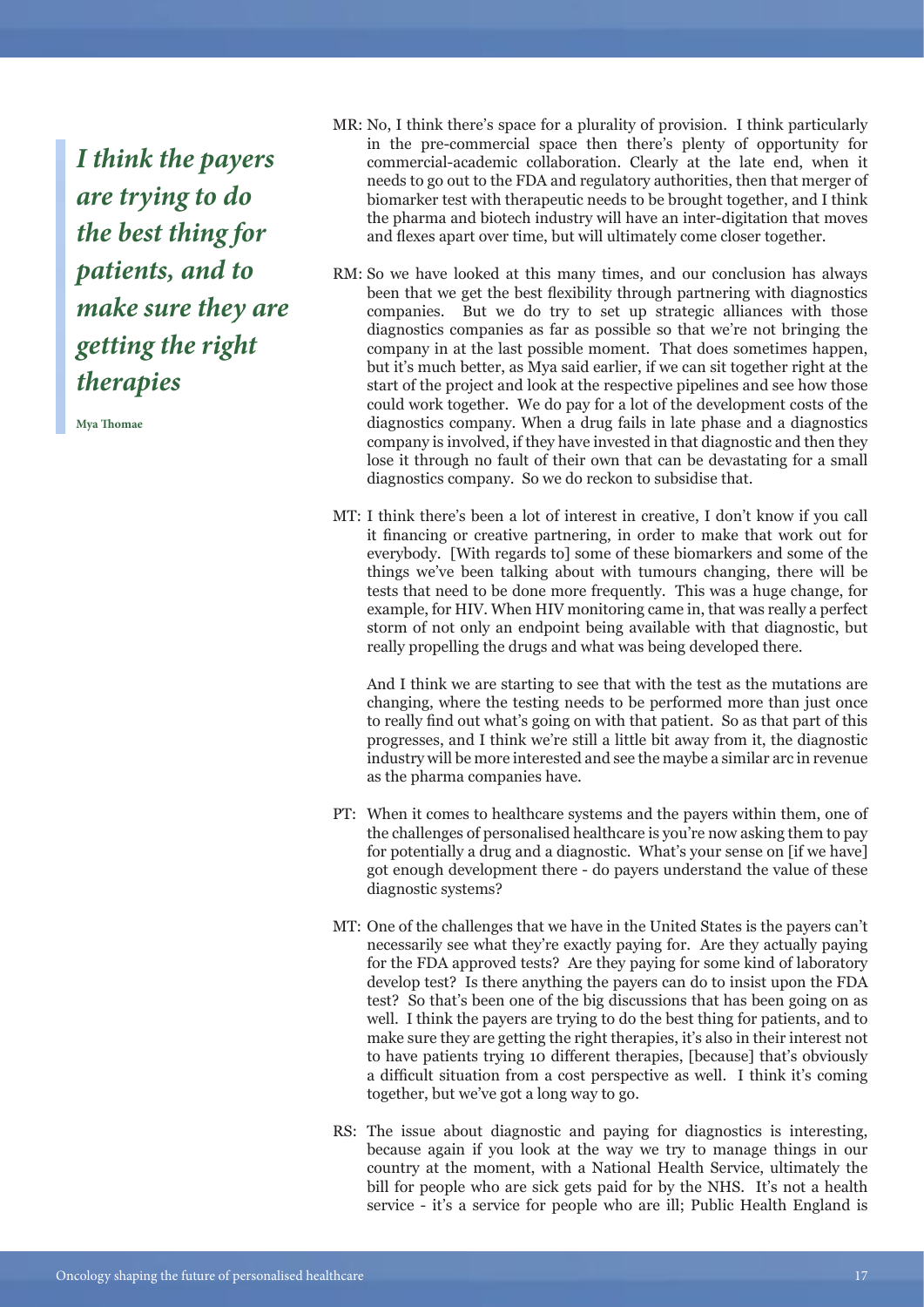now separating out the prevention side. But to me that's where we might be looking at some real cost savings in diagnostics, and it's in terms of diagnostics where it produces risk management and sensibly designs screening programmes, so you can actually start to filter some people out, and you can start to deliver some interventions earlier which may be quite cheap interventions.

If you look at diagnosis on the assumption it's going to find something which then needs an intervention that's one cost model. But actually, if you look at diagnosis in terms of prevention, risk management, [then] there are then savings to it. I don't think we have the model yet that will actually tease those out. So it's another one where I think we're on the cusp something that will change significantly.

- RM: We have some situations where the payers are actually driving the discussion, so there was historically a case in the US where some personalised medicine advances were made in two drugs (I think for colorectal cancer) and it was actually the payers that applied [pressure] first before the FDA actually approved them, because they refused to pay for those drugs unless the patient had the appropriate biomarker. Then of course you have the other side of it, which we've been referring to, which is about payers wondering where this testing budget is going to come from, because the reimbursement systems for testing are different every country you go into. That's quite simple in some countries and very complex in other countries.
- MR: But just as in the past where we've come up against discussions about where funding in the UK should be applied to, small increments in progression-free survival or survival, we will come up against the same discussions with healthcare payers and so on in and around the grey areas with biomarkers. We probably then have both to contend with down the line, so we're not going to get away without those discussions being had.

*We have some situations where the payers are actually driving the discussion*

**Ruth March**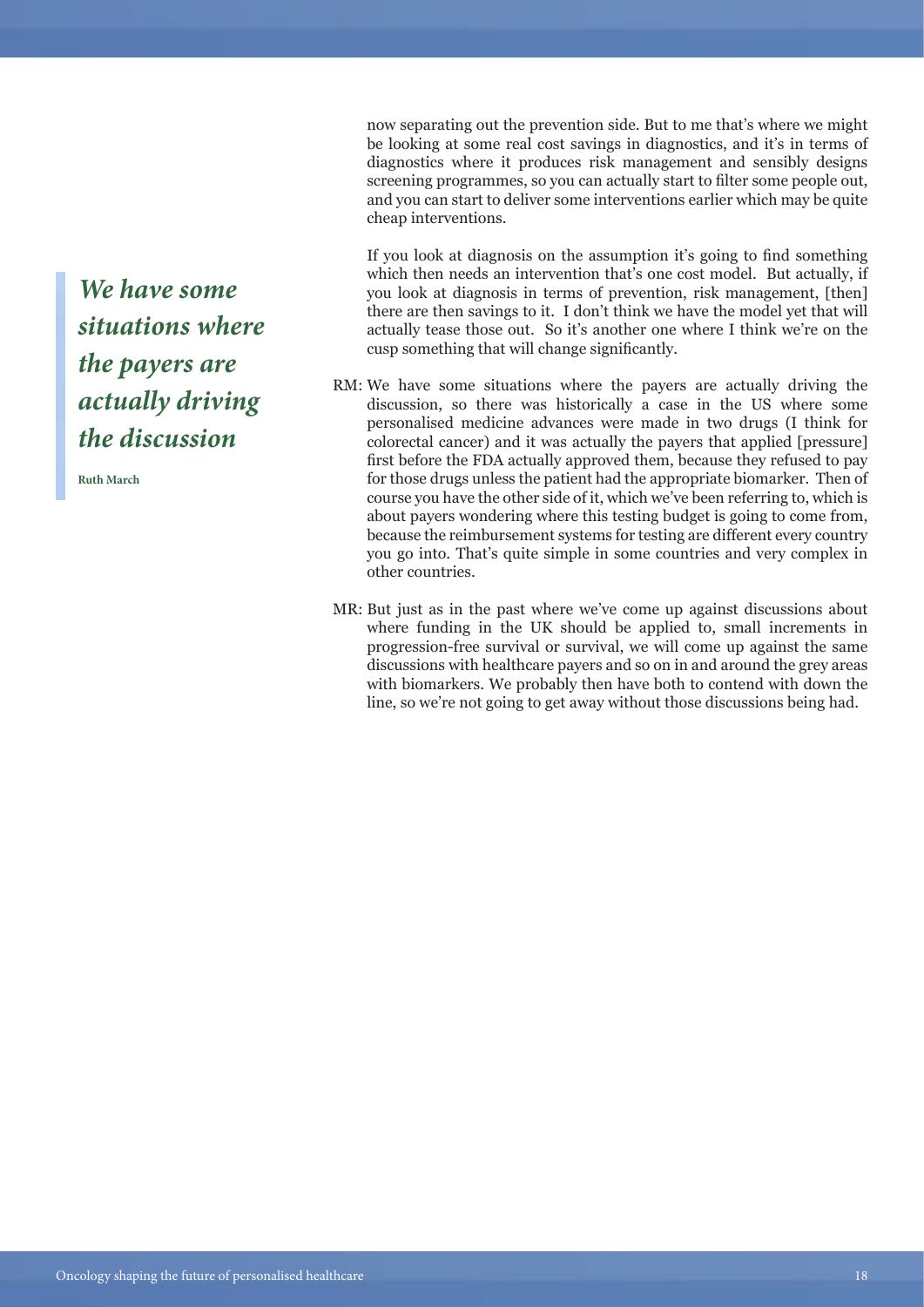## **Part four: What is the future of personalised healthcare?**

- PT: If we look forward in terms of 'what is the future of personalised healthcare' there's obviously some key lessons from what has taken place in the oncology space. Looking at it from an industry perspective, Ruth, you're looking at not just oncology within personalised healthcare. What are the key things that you take from your experience in oncology and [that apply] to other therapeutic areas?
- RM: Well I think it's very much some of the same lessons that we've seen the ability to select the right patients for the right drugs, and starting early and working with our diagnostic partners. One of the most exciting areas for me is in neuroscience and diseases like Alzheimer's disease, where again there may be a long period before you actually know that a patient has Alzheimer's, and even getting that differential diagnosis very early may give you more of a chance of intervening and developing drugs. So as we work together to develop drugs in our pipeline I think that's a great area where we will be able to apply some of the same lessons that we have from oncology and take these drugs through, and develop drugs that will be life changing for patients.
- PT: What about from the patient angle Richard. You've done quite a lot of work in terms of bringing the patient voice into the drug development process. What have we learned from oncology?
- RS: There's two separate strands to that. I think one is the patient voice in terms of how we work with AstraZeneca, and other companies, in talking about the research agenda. But actually that conversation is part of a much bigger one, which isn't really a conversation [at all], it's just simply what's already happening. More and more of the research trials, the interventional trials coming through in cancer in patients in the NHS, are around the stratified medicine agenda, and what we've seen is that patients don't necessarily need to understand the scientific concepts or the detail of the molecular biology.

What's happening is that they are joining those trials in greater numbers than before, and they're not just consenting to the main part of the trial, the test of the intervention, they are [also] donating tissue, they are donating samples, and again in much greater numbers than ever before. So I think part of the patient conversation is that we're not just talking about it, we're doing it. We are contributing, because we believe that this is the right way forward, and even if we're not going to be helped by a particular piece of research, we do understand that research is designed to help people like us - same symptoms, same disease, same biological markers or whatever it may be, in the future.

- PT: So there's a real willingness from patients to get involved even if there's no personal benefit potentially to them?
- RS: Whatever the reputation problems there may be about big pharma these people are making products which help people like us. So actually we are going to sit down, we are going to talk with them about how we can improve that process so that those products help more people more quickly.
- MR: What I see, since oncology has been at the leading edge of personalised healthcare in many respects, is that what can be applied elsewhere is

*One of the most exciting areas for me is in neuroscience and diseases like Alzheimer's*

**Ruth March**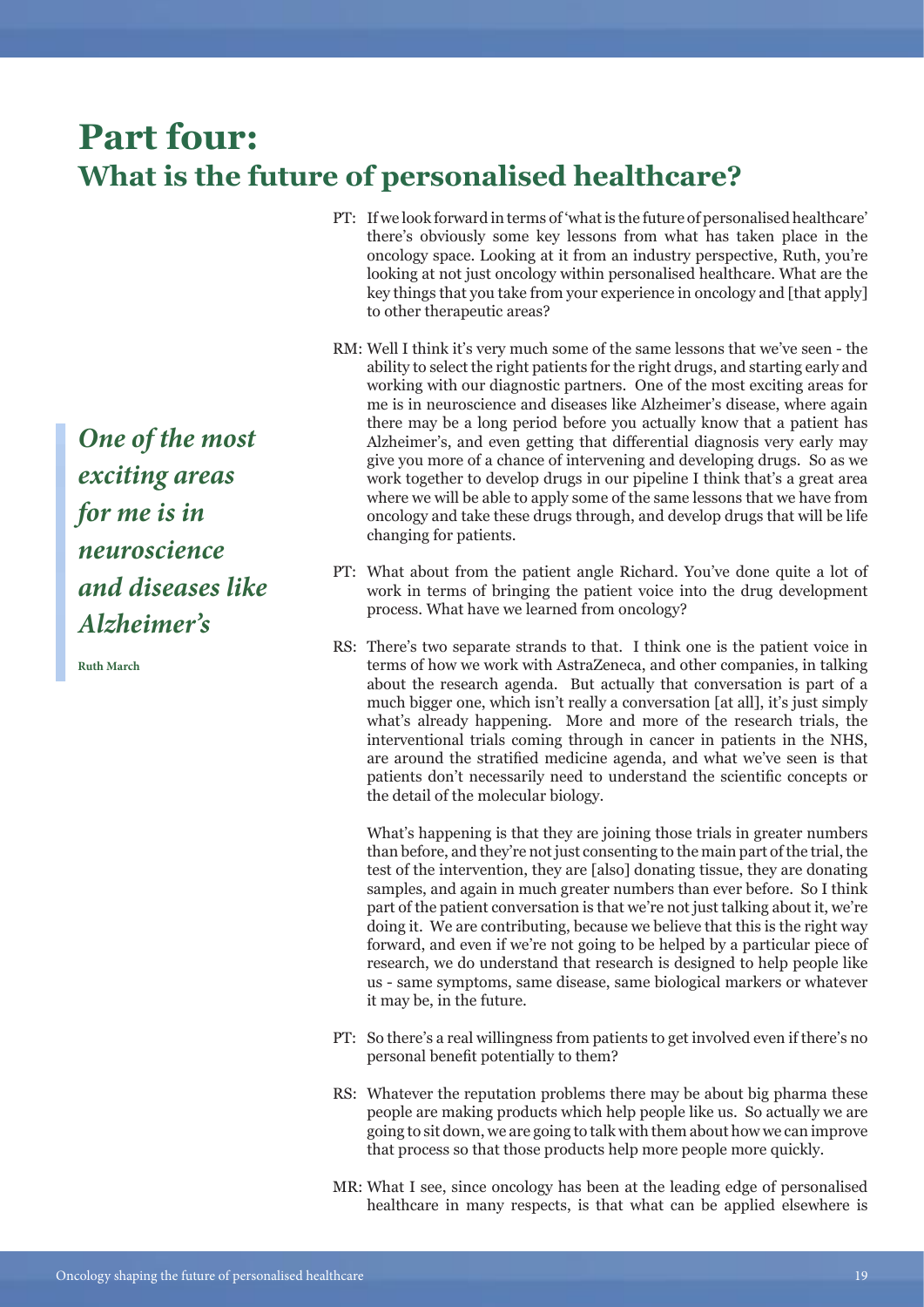really this business of accepting that each individual organisation, be it pharma or biomarker or academia or healthcare providers, we don't have all the necessary instruments or expertise to pull off personalised healthcare [alone]. We really need to have a more sharing relationship, sometimes longer term relationship, to make that development possible. That therefore means that each organisation has to be outward looking, but also it needs to really have first class interface management, and these partnerships, these arrangements, the synergy if you like that we're trying to build, can fall down unless we have people with vision and people with good interface management.

- PT: Who is the key driver for that; who is going to be the co-ordinator and really help bring those different groups together?
- Well since a lot of the developments in therapeutics are coming via MR: industry and from academia, I don't think that we can necessarily assume that there's a dominant partner in this. We have to accept that it's a much more inter-digitated relationship than perhaps we've been used to. So I think we've got to, I was going to use the phrase 'get in bed together', make it a whole. And I think that does need people with vision on all sides.
- PT: What have you learned in oncology from the diagnostics side and how does that model need to develop beyond oncology to work?
- MT: A lot of what the diagnostic industry is focused on is technology, and we have done a great job of it. We have next-generation sequencers, we have multitudes of different kinds of sequencing, PCR things like that… and the diagnostic industry, with these partnerships, is going to become more aware of the uses of those technologies. Rather than focusing on just developing a faster sequencer, [it will be more about] what do we need in terms of those sequencing technologies paired up with the information on the biological relevance of these markers and how can we exploit the technologies that we have today.

But again, not leaving out the patients, in HIV the reason a lot of what happened was because there was a united patient population that demanded different kinds of clinical trials, demanded that drugs not necessarily have to go under quite as much scrutiny before they be given to patients. That community really wanted to accept the risk of taking drugs that did not have as much development behind them and I think that we are going to see that in oncology, we are going to put pressure on ethics communities, on IRBs. As the cancer communities come together, as people live longer with their disease, there is going to be more pressure from that part of it for us to do a faster, sort of different job, in what we're doing with both diagnostics and companion diagnostics.

- RS: I think that's a really important point about the risks, and one of the huge advantages we have now in this country is what the National Cancer Intelligence Network has done with hospital episode statistics and all the data available from cancer registries, so patient groups can become far more aware about their long-term risks, long-term prognosis after certain types of treatment. Once patients get hold of that, and the researchers get hold of it, and start some stats and information from that there is a whole world of opportunity opening up and, oddly enough, it's driving personalised medicine from the use of masses of pieces of information about thousands upon thousands of people over very many years.
- PT: If we look forwards, what do we think are the most exciting technology developments that will really push personalised healthcare forwards?

*The patient will not accept, nor should anyone else, a test that [takes] two months to come back* 

**Malcolm Ranson**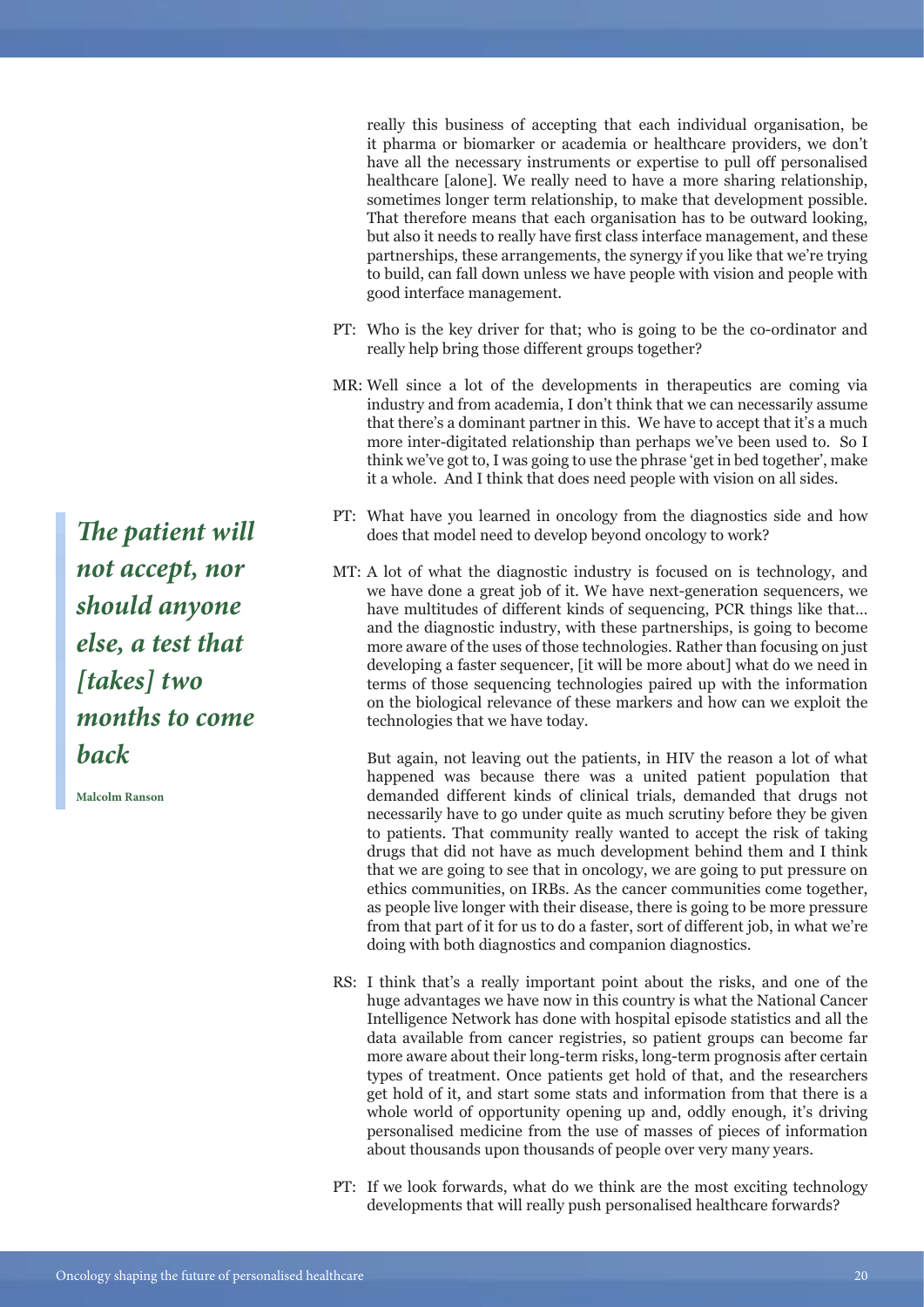MR: In terms of trying to deliver technologies in a clinical situation we need the testing to be delivered within a meaningful timeframe. The patient will not accept, nor should anyone else, a test that [takes] two months to come back and then comes back saying 'I'm sorry but the sample you sent us was not of sufficient quality or didn't contain tumour cells'. We really have to have infrastructure and mechanisms that allow both high quality samples and rapid turnaround.

[That's] one of the things that came out with Swanton's definition of the evolutionary tree of what a cancer might be. Yes, that's all very fine, but that data took four months to produce in one handful of patients [and is] clearly not going to be applicable unless we completely turn things around in a much larger patient population [that] it's got to be [in to be] useful clinically.

RM: The next generation sequencing is something that's been on the horizon for quite a long time - it is used in very specialist centres, probably being more useful in some situations than others, but the speed is increasing all the time. The cost is going down, which of course is what we need, and what's really critical, going back to the same point, is the ability to analyse that data and pick out what is going to be useful for the various patients, which differs in the disease setting.

Another area that I think is vital, and again going beyond oncology, is the ability for rapid diagnostic testing, and we particularly see that in infection. So if a patient comes in with a serious infection, something like MRSA, you don't have time to send off a test for two or three months, or even two or three weeks - you really need an answer right then and there by the patient's bedside so that patient can have effective treatment. We are starting to see these technologies that can do that, but they are in the very early stages, and then back to the promise of imaging, so we are always limited, we think, in terms of tumours and other samples - is there a part of the patient that I can take out, look down a microscope [at] and take away to the lab. If you're in neuroscience, or if you're dealing with other areas, maybe brain cancer, you can't do that. So having the ability to use molecular imaging that sees the progress of the disease as it is going on within the body, I think will be transforming in oncology and also in other diseases.

- PT: So are we at the start of a much deeper up curve in terms of technological advancement here?
- MT: To some degree we're trying to catch up on the assay side to the technology that has already been presented to us. So again there is, when you're developing a diagnostic that you need to have it be a stable test, diminishing returns to having it be 30 minutes faster, or things like that. We have several clients that are working on this closer to patient care rapid technology, which doesn't have the breadth that something like next-generation sequencing would have, but once we know several of the genes, and maybe some of the genes and mutations that are in common with some of these drugs, some of these faster technologies, I think could create almost as much disruption and change as something like the next best sequencer.
- RS: The technology is fabulous, but I think much more importantly there is all this willingness to actually use it and get on with the job.
- PT: So there's willingness there, we know we want to get to this solution, I guess the question is what does this look like? Where do we need to get to,

*We have several clients that are working on this closer to patient care rapid technology*

**Mya Thomae**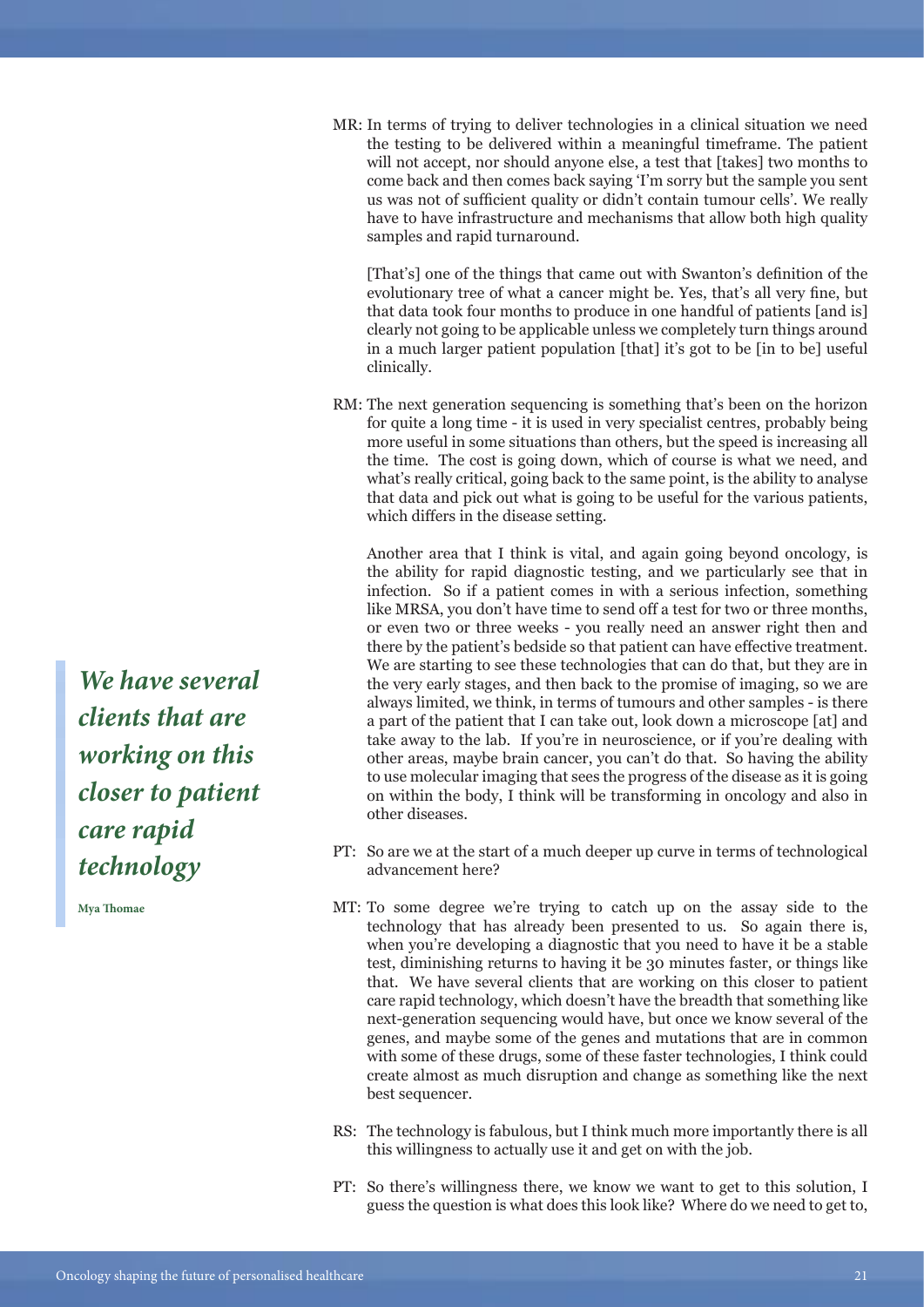what does that success look like for personalised healthcare?

- What it looks like is full multidisciplinary working with much more open MR: sharing of data. Doing that a little bit earlier on, spending more time in the translational research space and the early phase space, where a lot can be learned about a therapeutic and about the choices that we need to make for late stage studies. To make sure that we have research that is flexible and adaptable, we make sure that we get other partners, the ethics committees and the regulatory authorities thinking along those lines. That we don't have all the answers - the technology is moving very quickly, [so] we need to be able to adapt and progress in an efficient and non-bureaucratic fashion.
- MT: I think success, coming from the diagnostic industry, is to not have to say 'I'm from the diagnostic industry' anymore, to say that we're in this together, that we're in the personalised medicine business, and we're no longer making those distinctions. So there is always going to be expertise, there is going to be some distinction, specialisation, things like that, but I think success really will be when we stop seeing this even as partnership - we're all working on this together. Everybody wants to figure out a way to do this, and once we blend a little bit more and figure out how to do it together we will make even more progress than we've already made.
- RS: I like the idea about more informed discussions between both those giving the treatment and the patients, and one sign of the success [is that] patients are quite happy to deal with pharma; it's the general public who have a perception. So I think if we can change the public perception about pharma and indeed, perhaps sometimes too about technology, that would be a step forward.

But in terms of patient I have two simple things that I would love to see, which is that every single patient, regardless of their age, has some sort of opportunity to take part in research, not necessarily an interventional study, but actually some sort of opportunity to take part in research, that will be the first thing. And the second thing is that every single patient asks about the opportunity to take part in research, whether or not they actually choose to do it, because that will always be the patient's decision.

- RM So success would look like [that for] every drug in our pipeline we would be able to know what was the best patient population for that drug, and that we would be able to design that drug so that the mechanism of the action, of the drug, the biomarker and the patient would all line up very early on, so that we would be able to have much more successful drug development, [so] that when those drugs came onto the market then they would be transformative, they would be life changing for the patients that took them. I'm privileged to have taken part in the drug development of some of those drugs already in my career, and before I retire I want to take part in the development of a lot more.
- PT: There's been a number of themes permeating the discussion today, and I think for me they come down to three core areas. One is around a new innovation process - we've talked about more open innovation, more sharing of data, more collaboration in the innovation process between diagnostics companies early on, and also patients getting that input.

The second thing is really this broader collaboration piece, and that's involving reimbursement and regulatory authorities, and crossing geographic boundaries. There's clearly a desire to get more consistent on a global level around how we tackle some of these challenges. I think the

*What it looks like is full multidisciplinary working with much more open sharing of data*

**Malcolm Ranson**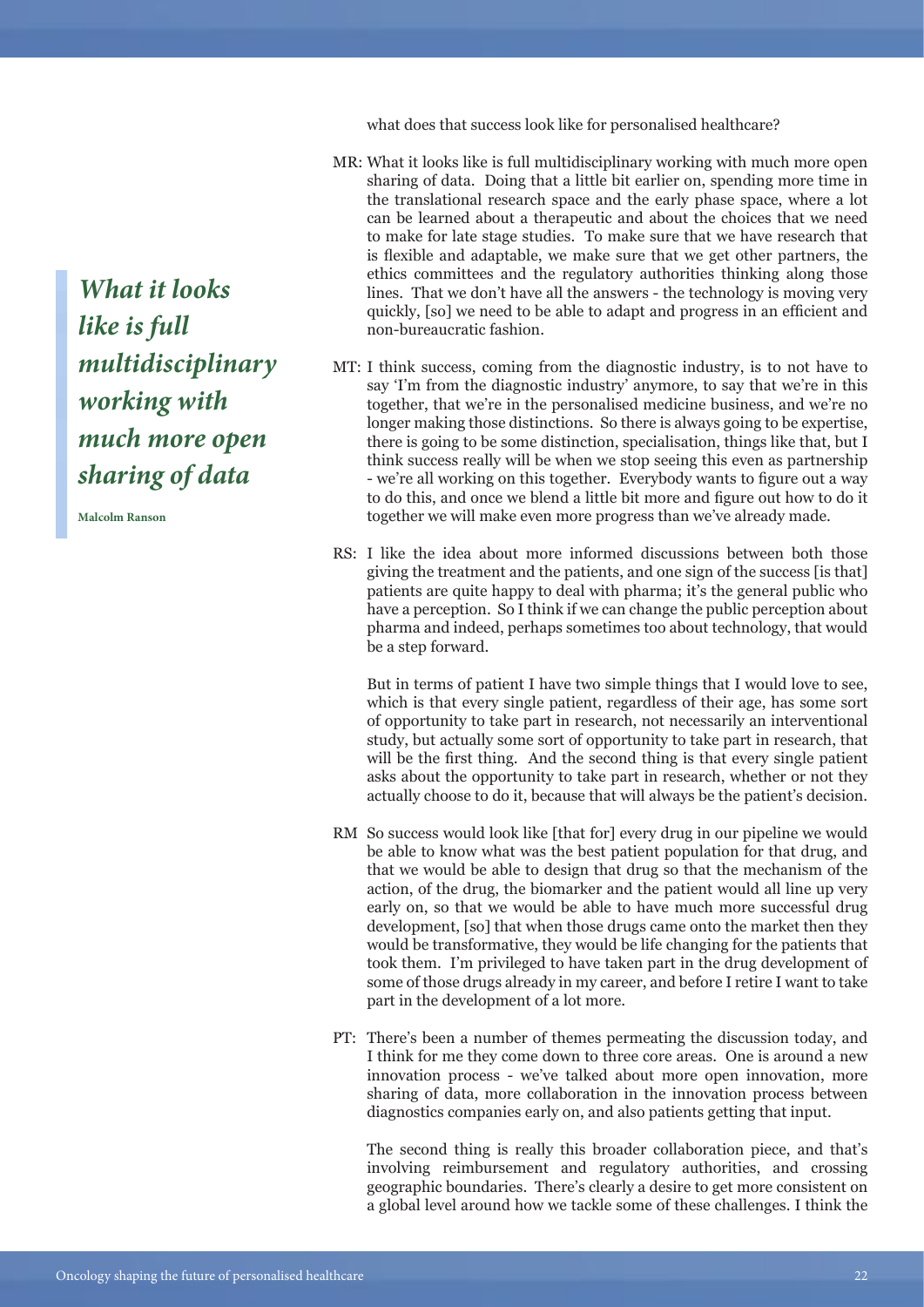third and final thing comes back to the technology component. I think we are now getting to a stage in the information age where we can really start to tackle some of this big data which is needed to drive personalised healthcare forwards, and we have the technologies to do that in addition to the new biomarker diagnostic technologies which will help identify those patients.

So there's a number of areas where we're seeing exciting developments and I think what has been really refreshing about this discussion is there seems to be, as you described, a real willingness for the pharma industry, patients, regulators, reimbursement authorities, and diagnostics, healthcare professionals, to all get involved and find solutions. So I think we have an optimistic future for personalised healthcare. Thank you all very much for your time it's been a really good discussion.